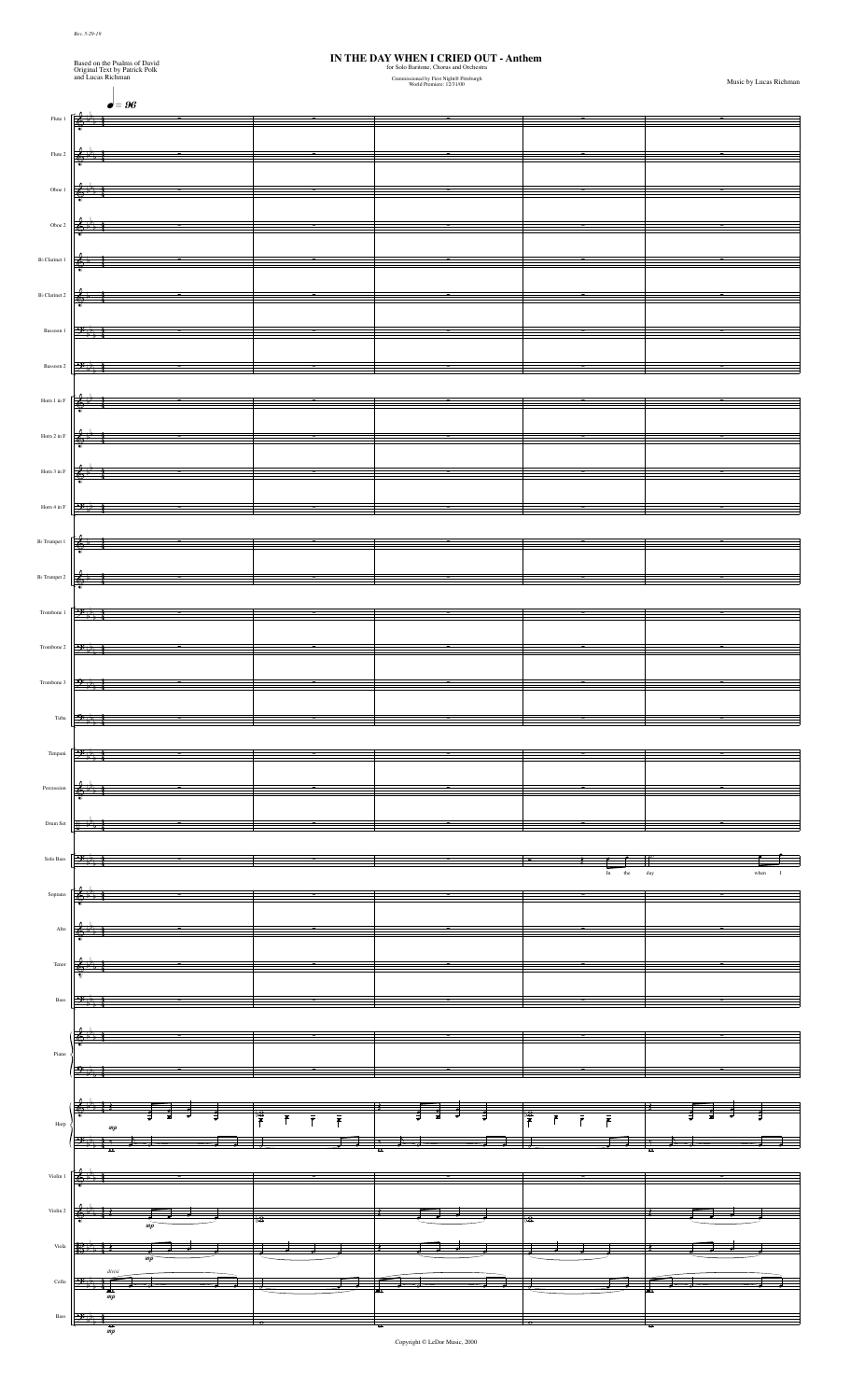|                                                                                                                                                                                                                                                                                                                     | $\pmb{6}$                                                                                                                            |                                                                                                   |                 |                                                                                  |                                           |                                                                                |                         |
|---------------------------------------------------------------------------------------------------------------------------------------------------------------------------------------------------------------------------------------------------------------------------------------------------------------------|--------------------------------------------------------------------------------------------------------------------------------------|---------------------------------------------------------------------------------------------------|-----------------|----------------------------------------------------------------------------------|-------------------------------------------|--------------------------------------------------------------------------------|-------------------------|
|                                                                                                                                                                                                                                                                                                                     | FLI 6片                                                                                                                               |                                                                                                   | $\overline{50}$ |                                                                                  |                                           |                                                                                |                         |
|                                                                                                                                                                                                                                                                                                                     |                                                                                                                                      | mp                                                                                                |                 |                                                                                  |                                           |                                                                                |                         |
|                                                                                                                                                                                                                                                                                                                     | $F1.2$ $8V$                                                                                                                          | $\left  \begin{array}{cc} \cdot & \cdot \\ \cdot & \cdot \\ \cdot & \cdot \\ \end{array} \right $ |                 |                                                                                  |                                           |                                                                                |                         |
|                                                                                                                                                                                                                                                                                                                     |                                                                                                                                      |                                                                                                   |                 |                                                                                  |                                           |                                                                                |                         |
| $\frac{1}{2}$ $\frac{1}{2}$ $\frac{1}{2}$ $\frac{1}{2}$ $\frac{1}{2}$ $\frac{1}{2}$ $\frac{1}{2}$ $\frac{1}{2}$ $\frac{1}{2}$ $\frac{1}{2}$ $\frac{1}{2}$ $\frac{1}{2}$ $\frac{1}{2}$ $\frac{1}{2}$ $\frac{1}{2}$ $\frac{1}{2}$ $\frac{1}{2}$ $\frac{1}{2}$ $\frac{1}{2}$ $\frac{1}{2}$ $\frac{1}{2}$ $\frac{1}{2}$ |                                                                                                                                      |                                                                                                   |                 |                                                                                  |                                           |                                                                                |                         |
|                                                                                                                                                                                                                                                                                                                     |                                                                                                                                      |                                                                                                   |                 |                                                                                  |                                           |                                                                                |                         |
|                                                                                                                                                                                                                                                                                                                     | 0 <sub>b.2</sub>                                                                                                                     |                                                                                                   |                 |                                                                                  |                                           |                                                                                |                         |
|                                                                                                                                                                                                                                                                                                                     |                                                                                                                                      |                                                                                                   |                 |                                                                                  |                                           |                                                                                |                         |
|                                                                                                                                                                                                                                                                                                                     | $\frac{C1.1}{\frac{1}{2}}$                                                                                                           |                                                                                                   |                 |                                                                                  |                                           |                                                                                |                         |
|                                                                                                                                                                                                                                                                                                                     | $\frac{C1.2}{\frac{C}{2}}$                                                                                                           |                                                                                                   |                 |                                                                                  |                                           |                                                                                |                         |
|                                                                                                                                                                                                                                                                                                                     |                                                                                                                                      |                                                                                                   |                 |                                                                                  |                                           |                                                                                |                         |
| $_{\rm Bsn.l}$                                                                                                                                                                                                                                                                                                      | $\mathbf{P}$                                                                                                                         |                                                                                                   |                 |                                                                                  |                                           |                                                                                |                         |
|                                                                                                                                                                                                                                                                                                                     |                                                                                                                                      |                                                                                                   |                 |                                                                                  |                                           |                                                                                |                         |
| $_{\rm Bsn.2}$                                                                                                                                                                                                                                                                                                      | ジャ                                                                                                                                   |                                                                                                   |                 |                                                                                  |                                           |                                                                                |                         |
|                                                                                                                                                                                                                                                                                                                     |                                                                                                                                      |                                                                                                   |                 |                                                                                  |                                           |                                                                                |                         |
|                                                                                                                                                                                                                                                                                                                     | $\frac{Hn.1}{2}$                                                                                                                     |                                                                                                   |                 |                                                                                  |                                           |                                                                                |                         |
|                                                                                                                                                                                                                                                                                                                     |                                                                                                                                      |                                                                                                   |                 |                                                                                  |                                           |                                                                                |                         |
|                                                                                                                                                                                                                                                                                                                     | $\frac{Hn.2}{\frac{1}{2}}$                                                                                                           |                                                                                                   |                 |                                                                                  |                                           |                                                                                |                         |
|                                                                                                                                                                                                                                                                                                                     |                                                                                                                                      |                                                                                                   |                 |                                                                                  |                                           |                                                                                |                         |
|                                                                                                                                                                                                                                                                                                                     | $\frac{Hn.3}{2}$                                                                                                                     |                                                                                                   |                 |                                                                                  |                                           |                                                                                |                         |
|                                                                                                                                                                                                                                                                                                                     |                                                                                                                                      |                                                                                                   |                 |                                                                                  |                                           |                                                                                |                         |
|                                                                                                                                                                                                                                                                                                                     | Hn.4                                                                                                                                 |                                                                                                   |                 |                                                                                  |                                           |                                                                                |                         |
|                                                                                                                                                                                                                                                                                                                     |                                                                                                                                      |                                                                                                   |                 |                                                                                  |                                           |                                                                                |                         |
|                                                                                                                                                                                                                                                                                                                     | Tpt.1                                                                                                                                |                                                                                                   |                 |                                                                                  |                                           |                                                                                |                         |
|                                                                                                                                                                                                                                                                                                                     |                                                                                                                                      |                                                                                                   |                 |                                                                                  |                                           |                                                                                |                         |
| Tpt.2                                                                                                                                                                                                                                                                                                               |                                                                                                                                      |                                                                                                   |                 |                                                                                  |                                           |                                                                                |                         |
|                                                                                                                                                                                                                                                                                                                     |                                                                                                                                      |                                                                                                   |                 |                                                                                  |                                           |                                                                                |                         |
| Tbn.1                                                                                                                                                                                                                                                                                                               | $\mathbf{P}^{\ast}$                                                                                                                  |                                                                                                   |                 |                                                                                  |                                           |                                                                                |                         |
| Tbn.2                                                                                                                                                                                                                                                                                                               | $\mathcal{P}$                                                                                                                        |                                                                                                   |                 |                                                                                  |                                           |                                                                                |                         |
|                                                                                                                                                                                                                                                                                                                     |                                                                                                                                      |                                                                                                   |                 |                                                                                  |                                           |                                                                                |                         |
| Tbn.3                                                                                                                                                                                                                                                                                                               | $\mathbf{P}_{\mathbf{p}_1}$                                                                                                          |                                                                                                   |                 |                                                                                  |                                           |                                                                                |                         |
|                                                                                                                                                                                                                                                                                                                     |                                                                                                                                      |                                                                                                   |                 |                                                                                  |                                           |                                                                                |                         |
|                                                                                                                                                                                                                                                                                                                     |                                                                                                                                      |                                                                                                   |                 |                                                                                  |                                           |                                                                                |                         |
|                                                                                                                                                                                                                                                                                                                     |                                                                                                                                      |                                                                                                   |                 |                                                                                  |                                           |                                                                                |                         |
| Timp.                                                                                                                                                                                                                                                                                                               |                                                                                                                                      |                                                                                                   |                 |                                                                                  |                                           |                                                                                |                         |
|                                                                                                                                                                                                                                                                                                                     |                                                                                                                                      |                                                                                                   |                 |                                                                                  |                                           |                                                                                |                         |
|                                                                                                                                                                                                                                                                                                                     | Perc. $\left \left\langle \left\langle \cdot \right\rangle \right\rangle \right $                                                    |                                                                                                   |                 |                                                                                  |                                           |                                                                                |                         |
|                                                                                                                                                                                                                                                                                                                     |                                                                                                                                      |                                                                                                   |                 |                                                                                  |                                           |                                                                                |                         |
|                                                                                                                                                                                                                                                                                                                     | Dr. Set $\frac{b}{\sqrt{a^2+b^2}}$                                                                                                   |                                                                                                   |                 |                                                                                  |                                           |                                                                                |                         |
|                                                                                                                                                                                                                                                                                                                     |                                                                                                                                      |                                                                                                   |                 |                                                                                  |                                           |                                                                                |                         |
|                                                                                                                                                                                                                                                                                                                     | Solo B. $\left[\begin{array}{ccc} \bullet & \bullet & \bullet & \bullet \\ \bullet & \bullet & \bullet & \bullet \end{array}\right]$ |                                                                                                   |                 | <b>EXECUTE AND RESERVE ACCEPT ACCEPT</b><br>Yes, in the day when I cried out You |                                           |                                                                                |                         |
|                                                                                                                                                                                                                                                                                                                     |                                                                                                                                      |                                                                                                   |                 |                                                                                  |                                           |                                                                                |                         |
|                                                                                                                                                                                                                                                                                                                     | $s.$ $\frac{1}{2}$                                                                                                                   |                                                                                                   |                 |                                                                                  |                                           |                                                                                |                         |
|                                                                                                                                                                                                                                                                                                                     |                                                                                                                                      |                                                                                                   |                 |                                                                                  |                                           |                                                                                |                         |
| $\mathbf{A},$                                                                                                                                                                                                                                                                                                       | $6^{3}$                                                                                                                              |                                                                                                   |                 |                                                                                  |                                           |                                                                                |                         |
|                                                                                                                                                                                                                                                                                                                     |                                                                                                                                      |                                                                                                   |                 |                                                                                  |                                           |                                                                                |                         |
|                                                                                                                                                                                                                                                                                                                     | $T = \frac{1}{2}$                                                                                                                    |                                                                                                   |                 |                                                                                  |                                           |                                                                                | ∓                       |
|                                                                                                                                                                                                                                                                                                                     | $B.$ $27$                                                                                                                            |                                                                                                   |                 |                                                                                  |                                           |                                                                                |                         |
|                                                                                                                                                                                                                                                                                                                     |                                                                                                                                      |                                                                                                   |                 |                                                                                  |                                           |                                                                                |                         |
|                                                                                                                                                                                                                                                                                                                     |                                                                                                                                      |                                                                                                   |                 |                                                                                  |                                           |                                                                                |                         |
| Piano                                                                                                                                                                                                                                                                                                               |                                                                                                                                      |                                                                                                   |                 |                                                                                  |                                           |                                                                                |                         |
|                                                                                                                                                                                                                                                                                                                     |                                                                                                                                      |                                                                                                   |                 |                                                                                  |                                           |                                                                                |                         |
|                                                                                                                                                                                                                                                                                                                     |                                                                                                                                      |                                                                                                   |                 |                                                                                  |                                           |                                                                                |                         |
|                                                                                                                                                                                                                                                                                                                     |                                                                                                                                      |                                                                                                   |                 |                                                                                  |                                           |                                                                                |                         |
| $_{\rm Hp.}$                                                                                                                                                                                                                                                                                                        | $\sqrt{\frac{2}{\gamma+1}}$                                                                                                          |                                                                                                   |                 |                                                                                  |                                           |                                                                                |                         |
|                                                                                                                                                                                                                                                                                                                     |                                                                                                                                      |                                                                                                   |                 |                                                                                  |                                           |                                                                                |                         |
|                                                                                                                                                                                                                                                                                                                     |                                                                                                                                      |                                                                                                   |                 |                                                                                  |                                           |                                                                                |                         |
|                                                                                                                                                                                                                                                                                                                     | $\frac{V_{\text{In.1}}}{V_{\text{on.2}}}$                                                                                            |                                                                                                   |                 |                                                                                  |                                           |                                                                                |                         |
|                                                                                                                                                                                                                                                                                                                     |                                                                                                                                      |                                                                                                   |                 |                                                                                  |                                           |                                                                                |                         |
|                                                                                                                                                                                                                                                                                                                     |                                                                                                                                      |                                                                                                   |                 |                                                                                  |                                           |                                                                                |                         |
|                                                                                                                                                                                                                                                                                                                     |                                                                                                                                      |                                                                                                   |                 |                                                                                  |                                           |                                                                                |                         |
| $_{\rm Vla.}$                                                                                                                                                                                                                                                                                                       | $\mathbb{B}^p$ ,                                                                                                                     | ⇉                                                                                                 |                 |                                                                                  | $\Box$ $\Box$ $\Box$ $\Box$ $\Box$ $\Box$ |                                                                                |                         |
|                                                                                                                                                                                                                                                                                                                     |                                                                                                                                      |                                                                                                   |                 |                                                                                  |                                           |                                                                                |                         |
|                                                                                                                                                                                                                                                                                                                     | Vcl. $\mathcal{P}_{\mathfrak{p}_{\mathfrak{p}}}$<br>万                                                                                |                                                                                                   |                 |                                                                                  |                                           | $\overline{\phantom{a}}$ , $\overline{\phantom{a}}$ , $\overline{\phantom{a}}$ | $\Box$                  |
|                                                                                                                                                                                                                                                                                                                     |                                                                                                                                      |                                                                                                   |                 |                                                                                  |                                           |                                                                                |                         |
|                                                                                                                                                                                                                                                                                                                     | $\circ$ $\mathcal{F}_{\flat}$ $\circ$                                                                                                |                                                                                                   | —م⊏             | ≒                                                                                | ⊐ o                                       |                                                                                | $\overline{\mathbf{r}}$ |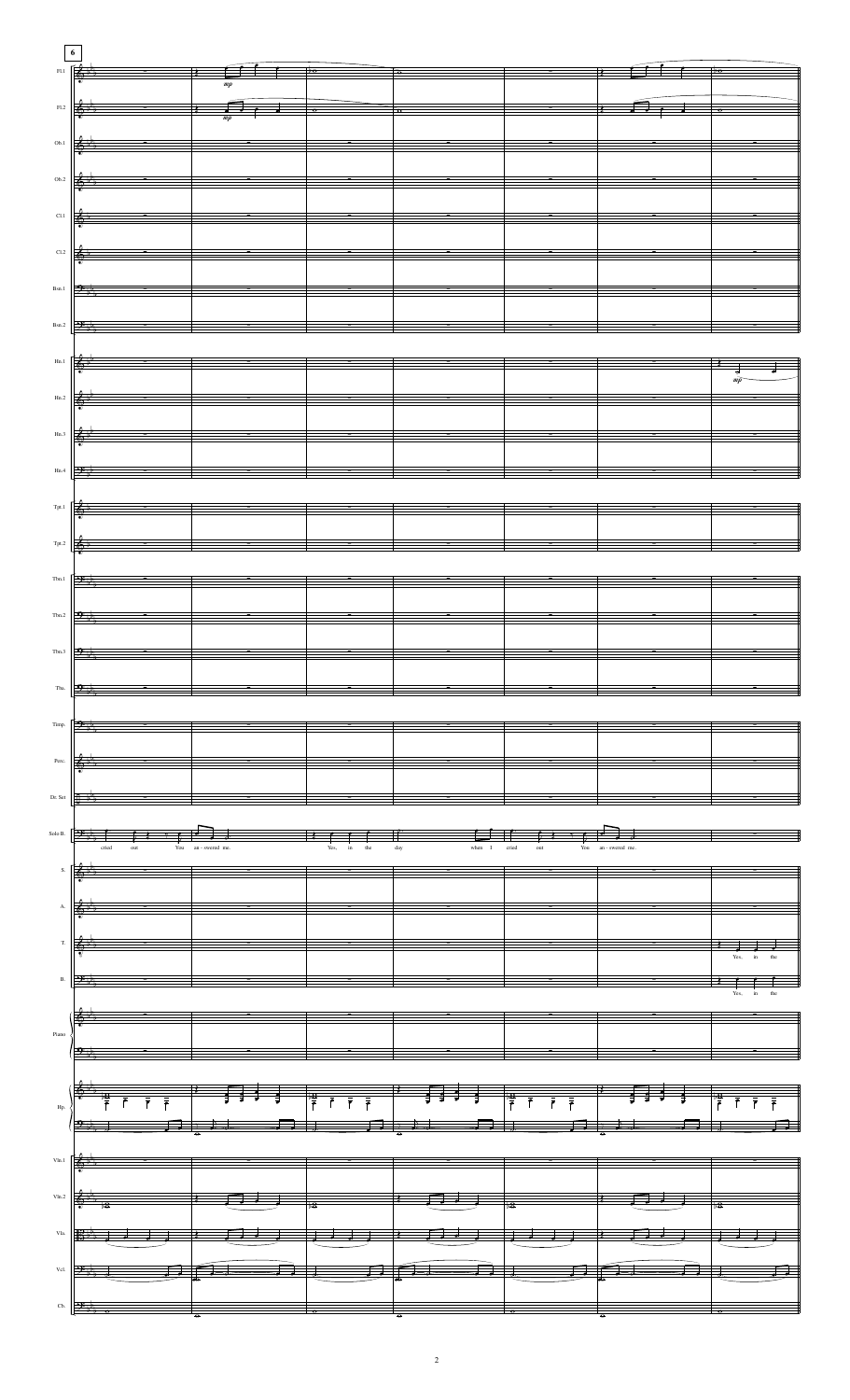|                       | 13                                                                   |                                                                      |                                                                                                       |                                                                |                          |                                                         |                                                                    |                                                   |                                                                                                                                                                                                                                                                                                                                                                                                                                      |
|-----------------------|----------------------------------------------------------------------|----------------------------------------------------------------------|-------------------------------------------------------------------------------------------------------|----------------------------------------------------------------|--------------------------|---------------------------------------------------------|--------------------------------------------------------------------|---------------------------------------------------|--------------------------------------------------------------------------------------------------------------------------------------------------------------------------------------------------------------------------------------------------------------------------------------------------------------------------------------------------------------------------------------------------------------------------------------|
|                       | FI.1 $\overline{\mathbb{R}}$                                         |                                                                      |                                                                                                       |                                                                |                          |                                                         |                                                                    |                                                   |                                                                                                                                                                                                                                                                                                                                                                                                                                      |
|                       | F1.2                                                                 |                                                                      |                                                                                                       |                                                                |                          |                                                         |                                                                    |                                                   |                                                                                                                                                                                                                                                                                                                                                                                                                                      |
|                       |                                                                      |                                                                      |                                                                                                       |                                                                |                          |                                                         |                                                                    |                                                   |                                                                                                                                                                                                                                                                                                                                                                                                                                      |
|                       | $06.1$ $\frac{2}{9}$                                                 |                                                                      |                                                                                                       |                                                                |                          |                                                         |                                                                    |                                                   |                                                                                                                                                                                                                                                                                                                                                                                                                                      |
|                       | $0b.2$ $\frac{1}{2}$                                                 |                                                                      |                                                                                                       |                                                                |                          |                                                         |                                                                    |                                                   |                                                                                                                                                                                                                                                                                                                                                                                                                                      |
|                       |                                                                      |                                                                      |                                                                                                       |                                                                |                          |                                                         |                                                                    |                                                   |                                                                                                                                                                                                                                                                                                                                                                                                                                      |
|                       | C1.1                                                                 | $\frac{1}{mp}$                                                       |                                                                                                       |                                                                |                          |                                                         |                                                                    |                                                   |                                                                                                                                                                                                                                                                                                                                                                                                                                      |
|                       | $C1.2$ $\frac{2}{3}$                                                 |                                                                      |                                                                                                       |                                                                |                          | $\equiv$                                                |                                                                    |                                                   |                                                                                                                                                                                                                                                                                                                                                                                                                                      |
|                       |                                                                      |                                                                      |                                                                                                       |                                                                |                          |                                                         |                                                                    |                                                   |                                                                                                                                                                                                                                                                                                                                                                                                                                      |
|                       | Bsn.1 $\frac{1}{p}$ $\frac{1}{p}$ $\frac{1}{p}$ $\frac{1}{mp}$       | ఆ                                                                    |                                                                                                       |                                                                | $\overline{\phantom{a}}$ |                                                         |                                                                    |                                                   |                                                                                                                                                                                                                                                                                                                                                                                                                                      |
|                       | $B\sin 2\theta$                                                      |                                                                      |                                                                                                       |                                                                |                          |                                                         |                                                                    |                                                   |                                                                                                                                                                                                                                                                                                                                                                                                                                      |
|                       |                                                                      |                                                                      |                                                                                                       |                                                                |                          |                                                         |                                                                    |                                                   |                                                                                                                                                                                                                                                                                                                                                                                                                                      |
|                       | $\frac{Hn.1}{100}$                                                   |                                                                      |                                                                                                       |                                                                |                          |                                                         |                                                                    |                                                   |                                                                                                                                                                                                                                                                                                                                                                                                                                      |
|                       |                                                                      |                                                                      |                                                                                                       |                                                                |                          |                                                         |                                                                    |                                                   |                                                                                                                                                                                                                                                                                                                                                                                                                                      |
|                       | $\frac{Hn.2}{9}$                                                     |                                                                      |                                                                                                       |                                                                |                          |                                                         |                                                                    |                                                   |                                                                                                                                                                                                                                                                                                                                                                                                                                      |
|                       | $\frac{Hn.3}{\frac{1}{2}}$                                           |                                                                      |                                                                                                       |                                                                |                          |                                                         |                                                                    |                                                   |                                                                                                                                                                                                                                                                                                                                                                                                                                      |
|                       |                                                                      |                                                                      |                                                                                                       |                                                                |                          |                                                         |                                                                    |                                                   |                                                                                                                                                                                                                                                                                                                                                                                                                                      |
| Hn.4                  | $\mathbf{P}$                                                         |                                                                      |                                                                                                       |                                                                |                          |                                                         |                                                                    |                                                   |                                                                                                                                                                                                                                                                                                                                                                                                                                      |
|                       | $T_{\text{pt.1}}$                                                    |                                                                      |                                                                                                       |                                                                |                          |                                                         |                                                                    |                                                   |                                                                                                                                                                                                                                                                                                                                                                                                                                      |
|                       |                                                                      |                                                                      |                                                                                                       |                                                                |                          |                                                         |                                                                    |                                                   |                                                                                                                                                                                                                                                                                                                                                                                                                                      |
|                       | Tpt.2                                                                |                                                                      |                                                                                                       |                                                                |                          |                                                         |                                                                    |                                                   |                                                                                                                                                                                                                                                                                                                                                                                                                                      |
| $_{\rm Tbn.l}$        | ジャ                                                                   |                                                                      |                                                                                                       |                                                                |                          |                                                         |                                                                    |                                                   |                                                                                                                                                                                                                                                                                                                                                                                                                                      |
| $_{\rm Tbn.2}$        |                                                                      |                                                                      |                                                                                                       |                                                                |                          |                                                         |                                                                    |                                                   |                                                                                                                                                                                                                                                                                                                                                                                                                                      |
|                       | $\mathcal{P} \mathbb{P}_0$                                           |                                                                      |                                                                                                       |                                                                |                          |                                                         |                                                                    |                                                   |                                                                                                                                                                                                                                                                                                                                                                                                                                      |
| Tbn.3                 | $\mathbf{P}$                                                         |                                                                      |                                                                                                       |                                                                |                          |                                                         |                                                                    |                                                   |                                                                                                                                                                                                                                                                                                                                                                                                                                      |
|                       |                                                                      |                                                                      |                                                                                                       |                                                                |                          |                                                         |                                                                    |                                                   |                                                                                                                                                                                                                                                                                                                                                                                                                                      |
|                       |                                                                      |                                                                      |                                                                                                       |                                                                |                          |                                                         |                                                                    |                                                   |                                                                                                                                                                                                                                                                                                                                                                                                                                      |
| Timp.                 |                                                                      |                                                                      |                                                                                                       |                                                                |                          |                                                         |                                                                    |                                                   |                                                                                                                                                                                                                                                                                                                                                                                                                                      |
| Perc.                 | $\bigcirc$                                                           |                                                                      |                                                                                                       |                                                                |                          |                                                         |                                                                    |                                                   |                                                                                                                                                                                                                                                                                                                                                                                                                                      |
|                       |                                                                      |                                                                      |                                                                                                       |                                                                |                          |                                                         |                                                                    |                                                   |                                                                                                                                                                                                                                                                                                                                                                                                                                      |
| Dr. Set               |                                                                      |                                                                      |                                                                                                       |                                                                |                          |                                                         |                                                                    |                                                   |                                                                                                                                                                                                                                                                                                                                                                                                                                      |
| Solo B.               | $\mathbb{P}$ in the $\mathbb{R}$                                     |                                                                      |                                                                                                       |                                                                |                          |                                                         |                                                                    |                                                   |                                                                                                                                                                                                                                                                                                                                                                                                                                      |
|                       |                                                                      | I will praise you                                                    | $% \left\vert \mathbf{v}_{i}\right\rangle \left\vert \mathbf{v}_{i}\right\rangle$ with<br>whole<br>my |                                                                | $Be - fore$              | the Gods                                                | $_{\rm will}$                                                      | praise<br>to You                                  |                                                                                                                                                                                                                                                                                                                                                                                                                                      |
|                       | $\frac{1}{6}$                                                        | In the day<br>when I                                                 | You<br>cried                                                                                          | an-sweredme.                                                   |                          | when I                                                  | You<br>cried<br>out                                                | an-swered me.                                     |                                                                                                                                                                                                                                                                                                                                                                                                                                      |
| А.                    | $\bullet$ if $\overline{\bullet}$                                    |                                                                      |                                                                                                       |                                                                |                          |                                                         |                                                                    |                                                   |                                                                                                                                                                                                                                                                                                                                                                                                                                      |
|                       |                                                                      | In the day when I                                                    | cried                                                                                                 | ╤<br>an-sweredme                                               |                          | Ţ<br>In the day<br>when I                               |                                                                    | ╤╤<br>an-swered me                                |                                                                                                                                                                                                                                                                                                                                                                                                                                      |
| $\mathbf{T}_{\gamma}$ | $\frac{1}{2}$                                                        | when $I$                                                             |                                                                                                       |                                                                | Yes, in<br>the           | when                                                    | You                                                                | an-swered me                                      |                                                                                                                                                                                                                                                                                                                                                                                                                                      |
|                       | $B = \boxed{2 + b_0}$                                                |                                                                      |                                                                                                       |                                                                |                          |                                                         |                                                                    |                                                   |                                                                                                                                                                                                                                                                                                                                                                                                                                      |
|                       |                                                                      | when                                                                 |                                                                                                       |                                                                |                          |                                                         |                                                                    |                                                   |                                                                                                                                                                                                                                                                                                                                                                                                                                      |
| Piano                 | $6^{3}$                                                              |                                                                      |                                                                                                       |                                                                |                          |                                                         |                                                                    |                                                   |                                                                                                                                                                                                                                                                                                                                                                                                                                      |
|                       |                                                                      |                                                                      |                                                                                                       |                                                                |                          |                                                         |                                                                    |                                                   |                                                                                                                                                                                                                                                                                                                                                                                                                                      |
|                       |                                                                      |                                                                      |                                                                                                       |                                                                |                          |                                                         |                                                                    |                                                   |                                                                                                                                                                                                                                                                                                                                                                                                                                      |
| Hp.                   |                                                                      |                                                                      |                                                                                                       |                                                                |                          |                                                         |                                                                    |                                                   | $\begin{array}{ c c c c c }\hline \rule{0pt}{3ex} \frac{1}{\sqrt{2}} & \frac{1}{\sqrt{2}} & \frac{1}{\sqrt{2}} & \frac{1}{\sqrt{2}} \\ \hline \rule{0pt}{3ex} & \frac{1}{\sqrt{2}} & \frac{1}{\sqrt{2}} & \frac{1}{\sqrt{2}} & \frac{1}{\sqrt{2}} \\ \hline \rule{0pt}{3ex} & \frac{1}{\sqrt{2}} & \frac{1}{\sqrt{2}} & \frac{1}{\sqrt{2}} & \frac{1}{\sqrt{2}} \\ \hline \rule{0pt}{3ex} & \frac{1}{\sqrt{2}} & \frac{1}{\sqrt{2}}$ |
|                       |                                                                      |                                                                      |                                                                                                       |                                                                |                          | $\rightarrow$ $\rightarrow$ $\rightarrow$ $\rightarrow$ |                                                                    | $\frac{1}{2}$                                     | $\sqrt{2}$                                                                                                                                                                                                                                                                                                                                                                                                                           |
|                       |                                                                      |                                                                      |                                                                                                       |                                                                |                          | $\frac{a}{a}$                                           | $\frac{a}{\vert a \vert}$                                          |                                                   |                                                                                                                                                                                                                                                                                                                                                                                                                                      |
|                       | $\frac{\text{VIn.1}}{\text{O}}$                                      | $\begin{array}{c c}\n\cdot & \Delta & \Delta \\ \hline\n\end{array}$ |                                                                                                       | $\frac{a}{\cdot}$                                              | $\frac{1}{\sqrt{2}}$     |                                                         |                                                                    |                                                   | $\bullet$                                                                                                                                                                                                                                                                                                                                                                                                                            |
|                       | $V\ln 2$ $\left(\frac{b}{2}b^2\right)$ $\left(\frac{b}{2}c^2\right)$ |                                                                      | $\frac{1}{18}$                                                                                        | $\mathbf{R}$ $\mathbf{L}$                                      | $\frac{1}{2}$            | $\Box$                                                  | $\frac{\overline{\phantom{m}}}{\overline{\phantom{m}}\phantom{m}}$ | $\mathbf{R}$ . The set of $\mathbf{R}$            |                                                                                                                                                                                                                                                                                                                                                                                                                                      |
|                       |                                                                      |                                                                      |                                                                                                       |                                                                |                          |                                                         |                                                                    |                                                   |                                                                                                                                                                                                                                                                                                                                                                                                                                      |
|                       |                                                                      |                                                                      |                                                                                                       | Vio <b>18</b> 53 3 4 5 6 7 1 1 2 3 3 4 5 6 7 2 2 3 3 3 4 5 7 2 |                          |                                                         |                                                                    | $\sqrt{2}$ , $\sqrt{2}$ , $\sqrt{2}$ , $\sqrt{2}$ |                                                                                                                                                                                                                                                                                                                                                                                                                                      |
|                       | $Vcl.$ $\left \frac{2\mathbf{i}+\mathbf{j}}{\mathbf{j}}\right $      |                                                                      | $\Box$ $\Box$                                                                                         |                                                                |                          |                                                         |                                                                    |                                                   | $\mathcal{L}$                                                                                                                                                                                                                                                                                                                                                                                                                        |
|                       | $\alpha$ $\boxed{2+}$                                                |                                                                      |                                                                                                       |                                                                |                          |                                                         |                                                                    |                                                   |                                                                                                                                                                                                                                                                                                                                                                                                                                      |
|                       |                                                                      |                                                                      |                                                                                                       |                                                                |                          |                                                         |                                                                    |                                                   |                                                                                                                                                                                                                                                                                                                                                                                                                                      |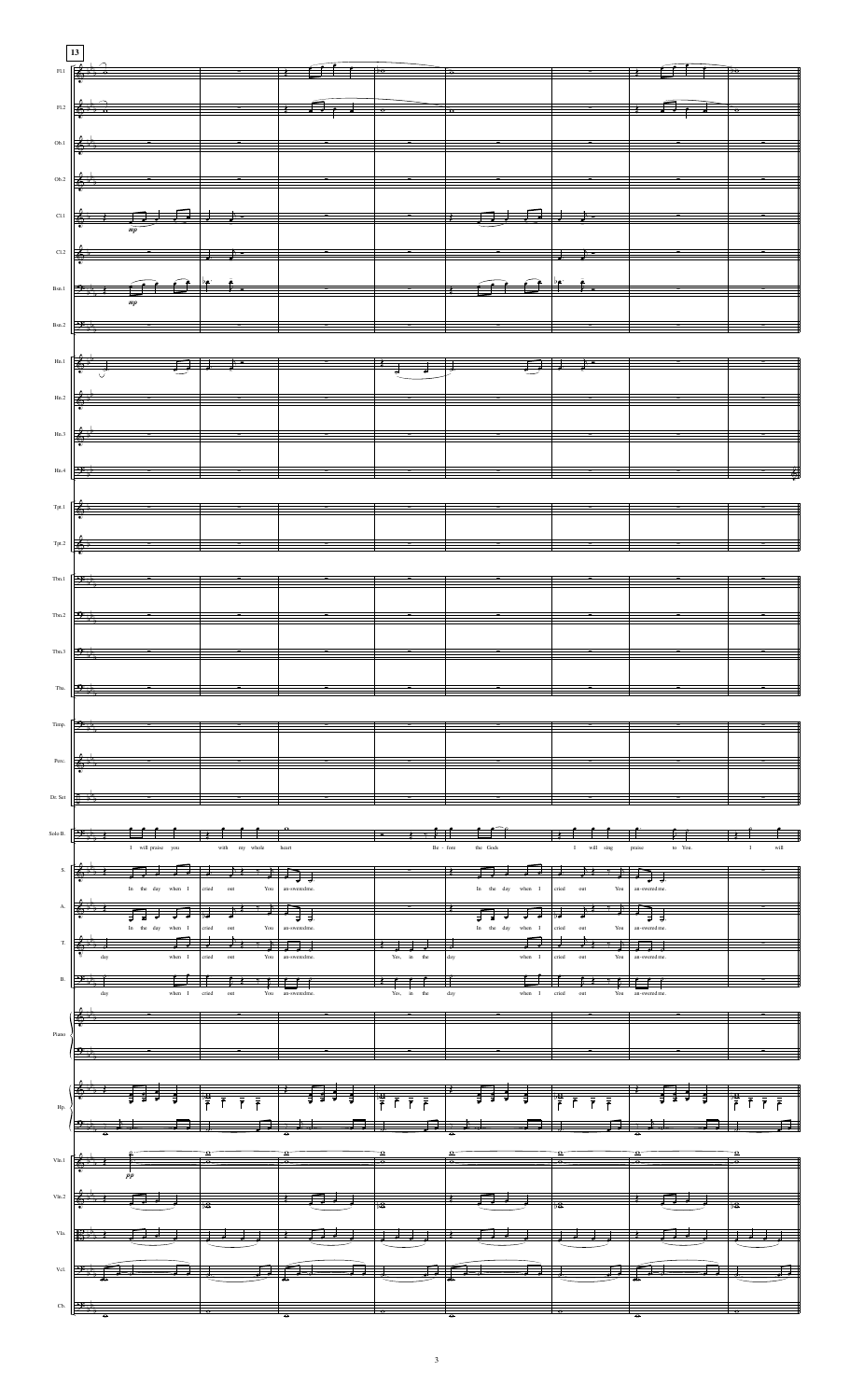|                                    | ${\bf 21}$ |                                                                                                                                                                                                                                                                                                                                                                                                                                                                                                                              |                     |                                                                                                                                                                                                                          |                          |                          |                               |
|------------------------------------|------------|------------------------------------------------------------------------------------------------------------------------------------------------------------------------------------------------------------------------------------------------------------------------------------------------------------------------------------------------------------------------------------------------------------------------------------------------------------------------------------------------------------------------------|---------------------|--------------------------------------------------------------------------------------------------------------------------------------------------------------------------------------------------------------------------|--------------------------|--------------------------|-------------------------------|
| $\rm{F}l.l$                        |            |                                                                                                                                                                                                                                                                                                                                                                                                                                                                                                                              |                     |                                                                                                                                                                                                                          |                          | $_{mp}$                  | cresc                         |
|                                    |            |                                                                                                                                                                                                                                                                                                                                                                                                                                                                                                                              |                     |                                                                                                                                                                                                                          |                          |                          |                               |
| $\mathsf{F} \mathsf{L} \mathsf{2}$ |            |                                                                                                                                                                                                                                                                                                                                                                                                                                                                                                                              |                     |                                                                                                                                                                                                                          |                          | mp                       | cresc                         |
| $_{\rm Ob.1}$                      |            |                                                                                                                                                                                                                                                                                                                                                                                                                                                                                                                              |                     |                                                                                                                                                                                                                          |                          |                          | $\overline{\mathbf{r}}$       |
|                                    |            |                                                                                                                                                                                                                                                                                                                                                                                                                                                                                                                              |                     |                                                                                                                                                                                                                          |                          | mp                       | cresc                         |
| Ob.2                               |            |                                                                                                                                                                                                                                                                                                                                                                                                                                                                                                                              |                     |                                                                                                                                                                                                                          |                          |                          | $\mathbf{r}$<br>cresc.        |
|                                    |            |                                                                                                                                                                                                                                                                                                                                                                                                                                                                                                                              |                     |                                                                                                                                                                                                                          |                          | mp                       |                               |
| $\rm C1.1$                         |            |                                                                                                                                                                                                                                                                                                                                                                                                                                                                                                                              |                     |                                                                                                                                                                                                                          |                          | mp                       | cresc.                        |
| $\operatorname{Cl}{.2}$            |            |                                                                                                                                                                                                                                                                                                                                                                                                                                                                                                                              |                     |                                                                                                                                                                                                                          |                          |                          |                               |
|                                    | ♦          |                                                                                                                                                                                                                                                                                                                                                                                                                                                                                                                              |                     |                                                                                                                                                                                                                          |                          |                          | $\overline{\sigma}$<br>cresc. |
| $_{\rm Bsn.l}$                     |            | $\mathbf{P}$                                                                                                                                                                                                                                                                                                                                                                                                                                                                                                                 |                     |                                                                                                                                                                                                                          |                          |                          |                               |
|                                    |            |                                                                                                                                                                                                                                                                                                                                                                                                                                                                                                                              |                     |                                                                                                                                                                                                                          |                          | mp                       |                               |
| $_{\rm Bsn.2}$                     |            | 9: ⊵                                                                                                                                                                                                                                                                                                                                                                                                                                                                                                                         |                     |                                                                                                                                                                                                                          |                          |                          |                               |
|                                    |            |                                                                                                                                                                                                                                                                                                                                                                                                                                                                                                                              |                     |                                                                                                                                                                                                                          |                          | $\boldsymbol{m}$         | cresc                         |
| $_{\rm Hn.l}$                      |            |                                                                                                                                                                                                                                                                                                                                                                                                                                                                                                                              |                     |                                                                                                                                                                                                                          |                          |                          |                               |
| $_{\rm Hn.2}$                      |            |                                                                                                                                                                                                                                                                                                                                                                                                                                                                                                                              |                     |                                                                                                                                                                                                                          |                          |                          |                               |
|                                    |            | 停                                                                                                                                                                                                                                                                                                                                                                                                                                                                                                                            |                     |                                                                                                                                                                                                                          |                          |                          | cresc                         |
|                                    |            | Hn.3 $\frac{2}{\frac{6}{\pi}} \frac{b}{\frac{6}{\pi}}$                                                                                                                                                                                                                                                                                                                                                                                                                                                                       |                     |                                                                                                                                                                                                                          |                          |                          |                               |
|                                    |            |                                                                                                                                                                                                                                                                                                                                                                                                                                                                                                                              |                     |                                                                                                                                                                                                                          |                          |                          | cresc.                        |
|                                    |            | $\begin{picture}(180,10) \put(0,0){\line(1,0){10}} \put(10,0){\line(1,0){10}} \put(10,0){\line(1,0){10}} \put(10,0){\line(1,0){10}} \put(10,0){\line(1,0){10}} \put(10,0){\line(1,0){10}} \put(10,0){\line(1,0){10}} \put(10,0){\line(1,0){10}} \put(10,0){\line(1,0){10}} \put(10,0){\line(1,0){10}} \put(10,0){\line(1,0){10}} \put(10,0){\line($                                                                                                                                                                          | $\overline{\sigma}$ |                                                                                                                                                                                                                          |                          |                          | cresc.                        |
|                                    |            |                                                                                                                                                                                                                                                                                                                                                                                                                                                                                                                              |                     |                                                                                                                                                                                                                          |                          |                          |                               |
| Tpt.1                              |            |                                                                                                                                                                                                                                                                                                                                                                                                                                                                                                                              |                     |                                                                                                                                                                                                                          |                          |                          |                               |
| $\operatorname{Tpt.2}$             |            |                                                                                                                                                                                                                                                                                                                                                                                                                                                                                                                              |                     |                                                                                                                                                                                                                          |                          |                          |                               |
|                                    |            |                                                                                                                                                                                                                                                                                                                                                                                                                                                                                                                              |                     |                                                                                                                                                                                                                          |                          |                          |                               |
| Tbn.1                              |            |                                                                                                                                                                                                                                                                                                                                                                                                                                                                                                                              |                     |                                                                                                                                                                                                                          |                          |                          |                               |
|                                    |            |                                                                                                                                                                                                                                                                                                                                                                                                                                                                                                                              |                     |                                                                                                                                                                                                                          |                          |                          |                               |
| Tbn.2                              |            |                                                                                                                                                                                                                                                                                                                                                                                                                                                                                                                              |                     |                                                                                                                                                                                                                          |                          |                          |                               |
| Tbn.3                              |            | $\mathcal{F}_{\mathcal{L}}$                                                                                                                                                                                                                                                                                                                                                                                                                                                                                                  |                     |                                                                                                                                                                                                                          |                          |                          |                               |
|                                    |            |                                                                                                                                                                                                                                                                                                                                                                                                                                                                                                                              |                     |                                                                                                                                                                                                                          |                          |                          |                               |
| Tba.                               |            | سينز                                                                                                                                                                                                                                                                                                                                                                                                                                                                                                                         |                     |                                                                                                                                                                                                                          |                          |                          |                               |
|                                    |            |                                                                                                                                                                                                                                                                                                                                                                                                                                                                                                                              |                     |                                                                                                                                                                                                                          |                          |                          |                               |
| Timp.                              |            |                                                                                                                                                                                                                                                                                                                                                                                                                                                                                                                              |                     |                                                                                                                                                                                                                          |                          |                          |                               |
| Perc.                              |            | $\bullet$ <sup>,</sup>                                                                                                                                                                                                                                                                                                                                                                                                                                                                                                       |                     |                                                                                                                                                                                                                          |                          |                          |                               |
|                                    |            |                                                                                                                                                                                                                                                                                                                                                                                                                                                                                                                              |                     |                                                                                                                                                                                                                          |                          |                          |                               |
| Dr. Set $\frac{1}{2}$              |            |                                                                                                                                                                                                                                                                                                                                                                                                                                                                                                                              |                     |                                                                                                                                                                                                                          |                          |                          |                               |
|                                    |            |                                                                                                                                                                                                                                                                                                                                                                                                                                                                                                                              |                     |                                                                                                                                                                                                                          |                          |                          |                               |
| Solo B.                            |            | $\left[2\frac{1}{2}\right]$                                                                                                                                                                                                                                                                                                                                                                                                                                                                                                  |                     |                                                                                                                                                                                                                          | $\overline{\mathcal{B}}$ |                          |                               |
|                                    |            | $s = \frac{1}{2}$                                                                                                                                                                                                                                                                                                                                                                                                                                                                                                            |                     |                                                                                                                                                                                                                          |                          |                          |                               |
|                                    |            | $\frac{1}{\sqrt{1-\frac{1}{2}}\sqrt{1-\frac{1}{2}}\sqrt{1-\frac{1}{2}}\sqrt{1-\frac{1}{2}}\sqrt{1-\frac{1}{2}}\sqrt{1-\frac{1}{2}}\sqrt{1-\frac{1}{2}}\sqrt{1-\frac{1}{2}}\sqrt{1-\frac{1}{2}}\sqrt{1-\frac{1}{2}}\sqrt{1-\frac{1}{2}}\sqrt{1-\frac{1}{2}}\sqrt{1-\frac{1}{2}}\sqrt{1-\frac{1}{2}}\sqrt{1-\frac{1}{2}}\sqrt{1-\frac{1}{2}}\sqrt{1-\frac{1}{2}}\sqrt{1-\frac{1}{2}}\sqrt{1-\frac{1}{2}}\sqrt{1-\frac$                                                                                                         |                     | Lord.                                                                                                                                                                                                                    |                          |                          | ame                           |
|                                    |            | $A = \sqrt{65}$                                                                                                                                                                                                                                                                                                                                                                                                                                                                                                              |                     | Lord                                                                                                                                                                                                                     |                          | ₹                        | ٠                             |
|                                    |            | Lord                                                                                                                                                                                                                                                                                                                                                                                                                                                                                                                         |                     |                                                                                                                                                                                                                          |                          | your                     | iame,                         |
|                                    |            | T<br>$\frac{1}{\text{Lord}}$                                                                                                                                                                                                                                                                                                                                                                                                                                                                                                 |                     | $\frac{1}{\text{Lord}}$                                                                                                                                                                                                  |                          | vour                     | name,                         |
|                                    |            | $\begin{array}{c}\n\bullet \\ \bullet \\ \downarrow\n\end{array}$<br><sup>B.</sup> $\mathcal{P}_{\mathfrak{p}}$                                                                                                                                                                                                                                                                                                                                                                                                              |                     | $\begin{array}{c c c c} \hline \textbf{1} & \textbf{2} & \textbf{3} & \textbf{4} \\ \hline \textbf{2} & \textbf{3} & \textbf{4} & \textbf{5} \\ \textbf{3} & \textbf{5} & \textbf{6} & \textbf{7} \\ \hline \end{array}$ |                          |                          |                               |
|                                    |            |                                                                                                                                                                                                                                                                                                                                                                                                                                                                                                                              |                     |                                                                                                                                                                                                                          |                          |                          | name                          |
|                                    |            | $\frac{1}{2}$                                                                                                                                                                                                                                                                                                                                                                                                                                                                                                                |                     | <u>ل (عدارً إلى الحينة , أن الحقة , أن لاحنة , أن لاحق</u>                                                                                                                                                               |                          |                          |                               |
| $\rm{Piano}$                       |            |                                                                                                                                                                                                                                                                                                                                                                                                                                                                                                                              |                     |                                                                                                                                                                                                                          |                          |                          |                               |
|                                    |            | $\frac{9!}{9!}$ $\frac{9}{9}$ $\frac{1}{9}$ $\frac{3}{9}$                                                                                                                                                                                                                                                                                                                                                                                                                                                                    |                     |                                                                                                                                                                                                                          |                          |                          |                               |
|                                    |            |                                                                                                                                                                                                                                                                                                                                                                                                                                                                                                                              |                     |                                                                                                                                                                                                                          |                          |                          |                               |
| Hp.                                |            |                                                                                                                                                                                                                                                                                                                                                                                                                                                                                                                              |                     |                                                                                                                                                                                                                          |                          | $\overline{\phantom{a}}$ | cresc.                        |
|                                    |            | י ≎                                                                                                                                                                                                                                                                                                                                                                                                                                                                                                                          |                     |                                                                                                                                                                                                                          |                          |                          |                               |
|                                    |            |                                                                                                                                                                                                                                                                                                                                                                                                                                                                                                                              |                     |                                                                                                                                                                                                                          |                          |                          |                               |
|                                    |            |                                                                                                                                                                                                                                                                                                                                                                                                                                                                                                                              |                     |                                                                                                                                                                                                                          |                          |                          |                               |
|                                    |            | ang pang pang pang pang pang                                                                                                                                                                                                                                                                                                                                                                                                                                                                                                 |                     |                                                                                                                                                                                                                          |                          |                          |                               |
|                                    |            |                                                                                                                                                                                                                                                                                                                                                                                                                                                                                                                              |                     |                                                                                                                                                                                                                          |                          |                          |                               |
|                                    |            | $\text{where} \quad \text{and} \quad \text{or} \quad \text{or} \quad \text{or} \quad \text{or} \quad \text{or} \quad \text{or} \quad \text{or} \quad \text{or} \quad \text{or} \quad \text{or} \quad \text{or} \quad \text{or} \quad \text{or} \quad \text{or} \quad \text{or} \quad \text{or} \quad \text{or} \quad \text{or} \quad \text{or} \quad \text{or} \quad \text{or} \quad \text{or} \quad \text{or} \quad \text{or} \quad \text{or} \quad \text{or} \quad \text{or} \quad \text{or} \quad \text{or} \quad \text{$ |                     |                                                                                                                                                                                                                          |                          |                          |                               |
|                                    |            |                                                                                                                                                                                                                                                                                                                                                                                                                                                                                                                              |                     |                                                                                                                                                                                                                          |                          |                          |                               |
|                                    |            | $\mathbb{P}^1$ $\mathbb{P}^1$ $\mathbb{P}^2$ $\mathbb{P}^1$ $\mathbb{P}^2$ $\mathbb{P}^1$<br>mp                                                                                                                                                                                                                                                                                                                                                                                                                              |                     |                                                                                                                                                                                                                          |                          |                          | ≢                             |
| Cb.                                |            |                                                                                                                                                                                                                                                                                                                                                                                                                                                                                                                              |                     |                                                                                                                                                                                                                          |                          | $\mathbf{\sigma}$        | ÷                             |
|                                    |            | $_{mp}$                                                                                                                                                                                                                                                                                                                                                                                                                                                                                                                      |                     |                                                                                                                                                                                                                          |                          |                          | cresc.                        |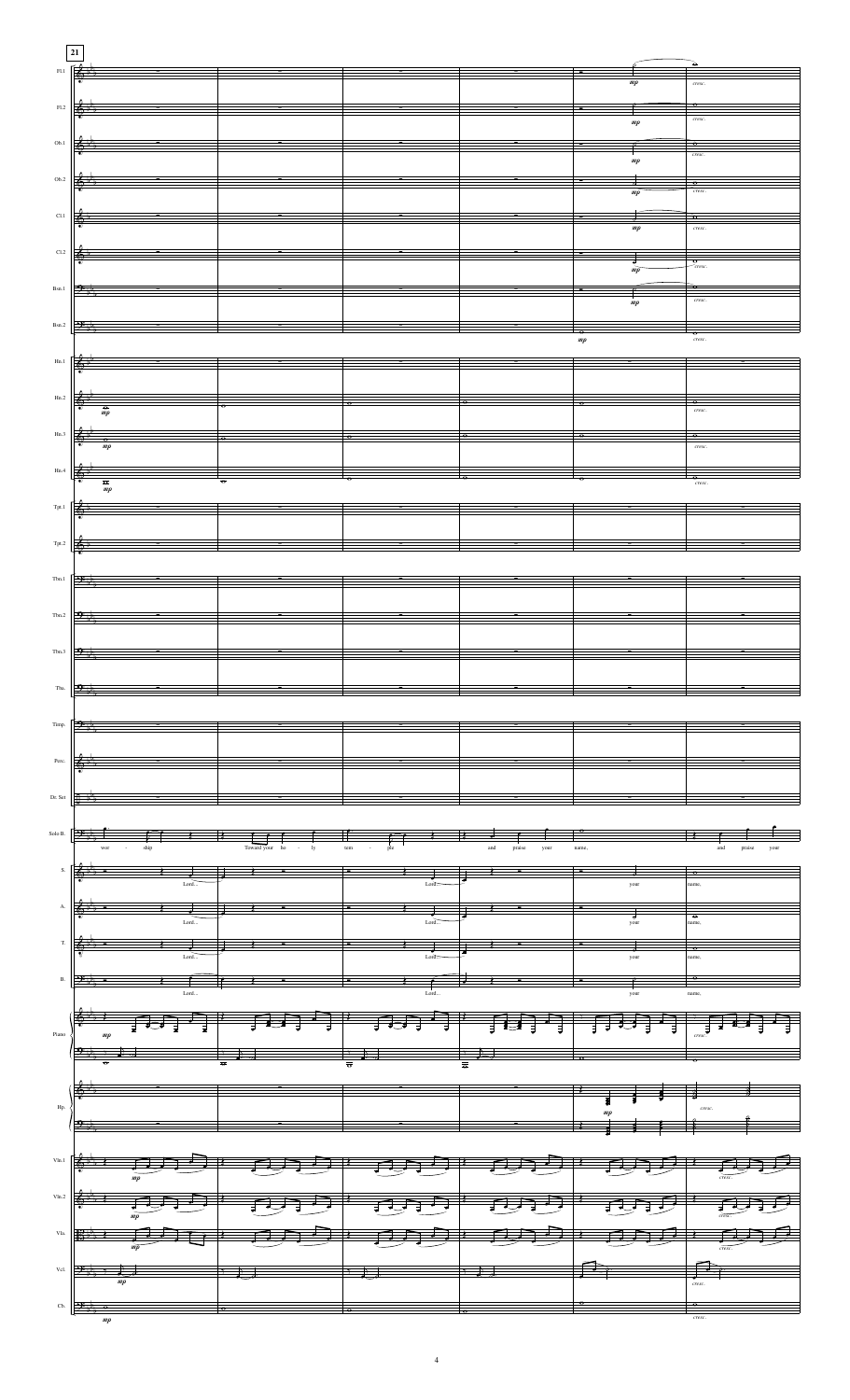|                                                                      | 27                            | $F1.1$ $\left(\frac{1}{2} + \frac{1}{2}\right)$                                               |      |                                    |                          |                                                                                                                                                                                                                                                                                                                                                                                                                      | $\begin{tabular}{ c c c c c c c c c } \hline & $ \quad \text{F} & $\quad \text{F} & $\quad \text{F} & $\quad \text{F} & $\quad \text{F} & $\quad \text{F} & $\quad \text{F} & $\quad \text{F} & $\quad \text{F} & $\quad \text{F} & $\quad \text{F} & $\quad \text{F} & $\quad \text{F} & $\quad \text{F} & $\quad \text{F} & $\quad \text{F} & $\quad \text{F} & $\quad \text{F} & $\quad \text{F} & $\quad \text{F} & $\quad \text{F} & $\quad \text{F} & $\quad \text{F} & $\quad \text{$ |                                                   |
|----------------------------------------------------------------------|-------------------------------|-----------------------------------------------------------------------------------------------|------|------------------------------------|--------------------------|----------------------------------------------------------------------------------------------------------------------------------------------------------------------------------------------------------------------------------------------------------------------------------------------------------------------------------------------------------------------------------------------------------------------|----------------------------------------------------------------------------------------------------------------------------------------------------------------------------------------------------------------------------------------------------------------------------------------------------------------------------------------------------------------------------------------------------------------------------------------------------------------------------------------------|---------------------------------------------------|
|                                                                      |                               |                                                                                               |      |                                    |                          |                                                                                                                                                                                                                                                                                                                                                                                                                      |                                                                                                                                                                                                                                                                                                                                                                                                                                                                                              |                                                   |
|                                                                      | $F1.2$ $6F1$                  |                                                                                               |      |                                    |                          | $\frac{1}{2}$                                                                                                                                                                                                                                                                                                                                                                                                        | — । ा                                                                                                                                                                                                                                                                                                                                                                                                                                                                                        | $P \rightarrow P$                                 |
| $0b.1$ $\frac{2}{9}b^2$                                              |                               |                                                                                               |      |                                    |                          |                                                                                                                                                                                                                                                                                                                                                                                                                      | $\overline{\mathbf{R}}$                                                                                                                                                                                                                                                                                                                                                                                                                                                                      |                                                   |
|                                                                      |                               |                                                                                               |      |                                    |                          |                                                                                                                                                                                                                                                                                                                                                                                                                      |                                                                                                                                                                                                                                                                                                                                                                                                                                                                                              |                                                   |
| $00.2$ $\sqrt{6}$                                                    |                               |                                                                                               |      | $\circ$                            |                          |                                                                                                                                                                                                                                                                                                                                                                                                                      | $\frac{1}{f}$                                                                                                                                                                                                                                                                                                                                                                                                                                                                                |                                                   |
| $\frac{1}{2}$                                                        |                               |                                                                                               |      |                                    |                          | $\begin{array}{c c c c c} \hline \textbf{r} & \textbf{r} & \textbf{r} \\ \hline \textbf{r} & \textbf{r} & \textbf{r} \end{array}$                                                                                                                                                                                                                                                                                    |                                                                                                                                                                                                                                                                                                                                                                                                                                                                                              | $\overrightarrow{v}$ , $\overrightarrow{v}$       |
|                                                                      |                               |                                                                                               |      |                                    |                          |                                                                                                                                                                                                                                                                                                                                                                                                                      |                                                                                                                                                                                                                                                                                                                                                                                                                                                                                              |                                                   |
|                                                                      |                               | $\frac{C1.2}{10}$                                                                             |      |                                    |                          | $\overline{\phantom{a}}$                                                                                                                                                                                                                                                                                                                                                                                             |                                                                                                                                                                                                                                                                                                                                                                                                                                                                                              |                                                   |
|                                                                      |                               | $B\$ $\left \mathbf{P}\right $                                                                |      |                                    |                          | $\frac{1}{\sqrt{1-\frac{1}{2}}\sqrt{1-\frac{1}{2}}\sqrt{1-\frac{1}{2}}\sqrt{1-\frac{1}{2}}\sqrt{1-\frac{1}{2}}\sqrt{1-\frac{1}{2}}\sqrt{1-\frac{1}{2}}\sqrt{1-\frac{1}{2}}\sqrt{1-\frac{1}{2}}\sqrt{1-\frac{1}{2}}\sqrt{1-\frac{1}{2}}\sqrt{1-\frac{1}{2}}\sqrt{1-\frac{1}{2}}\sqrt{1-\frac{1}{2}}\sqrt{1-\frac{1}{2}}\sqrt{1-\frac{1}{2}}\sqrt{1-\frac{1}{2}}\sqrt{1-\frac{1}{2}}\sqrt{1-\frac{1}{2}}\sqrt{1-\frac$ |                                                                                                                                                                                                                                                                                                                                                                                                                                                                                              | $\overline{\phantom{a}}$                          |
| $Bsn.2$ $2r$                                                         |                               |                                                                                               |      |                                    |                          |                                                                                                                                                                                                                                                                                                                                                                                                                      |                                                                                                                                                                                                                                                                                                                                                                                                                                                                                              |                                                   |
|                                                                      |                               |                                                                                               |      |                                    |                          |                                                                                                                                                                                                                                                                                                                                                                                                                      |                                                                                                                                                                                                                                                                                                                                                                                                                                                                                              | $\overline{\phantom{a}}$                          |
|                                                                      |                               | Hn.1 $\theta$ b $\theta$ mf cresc.                                                            |      |                                    |                          |                                                                                                                                                                                                                                                                                                                                                                                                                      |                                                                                                                                                                                                                                                                                                                                                                                                                                                                                              |                                                   |
| Hn.2                                                                 |                               |                                                                                               |      |                                    |                          | $\frac{1}{\sqrt{2}}$                                                                                                                                                                                                                                                                                                                                                                                                 |                                                                                                                                                                                                                                                                                                                                                                                                                                                                                              |                                                   |
|                                                                      |                               |                                                                                               |      | $\overline{\bullet}$               |                          |                                                                                                                                                                                                                                                                                                                                                                                                                      |                                                                                                                                                                                                                                                                                                                                                                                                                                                                                              | $\alpha$                                          |
| Hn.3                                                                 |                               |                                                                                               |      |                                    |                          |                                                                                                                                                                                                                                                                                                                                                                                                                      |                                                                                                                                                                                                                                                                                                                                                                                                                                                                                              |                                                   |
|                                                                      |                               | $\frac{Hn.4}{100}$                                                                            |      |                                    | $\overline{\phantom{a}}$ |                                                                                                                                                                                                                                                                                                                                                                                                                      | $\mathbb{F}$ $\sum_{i=1}^{n}$                                                                                                                                                                                                                                                                                                                                                                                                                                                                |                                                   |
| Tpt.1                                                                |                               |                                                                                               |      |                                    |                          |                                                                                                                                                                                                                                                                                                                                                                                                                      |                                                                                                                                                                                                                                                                                                                                                                                                                                                                                              |                                                   |
|                                                                      |                               |                                                                                               |      |                                    |                          |                                                                                                                                                                                                                                                                                                                                                                                                                      |                                                                                                                                                                                                                                                                                                                                                                                                                                                                                              |                                                   |
| Tpt.2                                                                |                               |                                                                                               |      |                                    |                          |                                                                                                                                                                                                                                                                                                                                                                                                                      |                                                                                                                                                                                                                                                                                                                                                                                                                                                                                              |                                                   |
| $_{\rm Tbn.l}$                                                       |                               | $2_{\rm F}$                                                                                   |      |                                    |                          |                                                                                                                                                                                                                                                                                                                                                                                                                      |                                                                                                                                                                                                                                                                                                                                                                                                                                                                                              |                                                   |
| Tbn.2                                                                |                               | ジャ                                                                                            |      |                                    |                          |                                                                                                                                                                                                                                                                                                                                                                                                                      |                                                                                                                                                                                                                                                                                                                                                                                                                                                                                              |                                                   |
|                                                                      |                               |                                                                                               |      |                                    |                          |                                                                                                                                                                                                                                                                                                                                                                                                                      |                                                                                                                                                                                                                                                                                                                                                                                                                                                                                              |                                                   |
| Tbn.3                                                                | $\frac{1}{2}$                 |                                                                                               |      |                                    |                          |                                                                                                                                                                                                                                                                                                                                                                                                                      |                                                                                                                                                                                                                                                                                                                                                                                                                                                                                              |                                                   |
|                                                                      |                               |                                                                                               |      |                                    |                          |                                                                                                                                                                                                                                                                                                                                                                                                                      |                                                                                                                                                                                                                                                                                                                                                                                                                                                                                              |                                                   |
|                                                                      |                               |                                                                                               |      |                                    |                          |                                                                                                                                                                                                                                                                                                                                                                                                                      |                                                                                                                                                                                                                                                                                                                                                                                                                                                                                              |                                                   |
|                                                                      |                               |                                                                                               |      |                                    |                          |                                                                                                                                                                                                                                                                                                                                                                                                                      |                                                                                                                                                                                                                                                                                                                                                                                                                                                                                              |                                                   |
| Timp                                                                 |                               |                                                                                               |      |                                    |                          |                                                                                                                                                                                                                                                                                                                                                                                                                      |                                                                                                                                                                                                                                                                                                                                                                                                                                                                                              |                                                   |
| Perc.                                                                |                               |                                                                                               |      |                                    |                          |                                                                                                                                                                                                                                                                                                                                                                                                                      |                                                                                                                                                                                                                                                                                                                                                                                                                                                                                              |                                                   |
|                                                                      |                               |                                                                                               |      |                                    |                          |                                                                                                                                                                                                                                                                                                                                                                                                                      |                                                                                                                                                                                                                                                                                                                                                                                                                                                                                              |                                                   |
| Dr. Set                                                              |                               |                                                                                               |      |                                    | mp                       |                                                                                                                                                                                                                                                                                                                                                                                                                      |                                                                                                                                                                                                                                                                                                                                                                                                                                                                                              |                                                   |
| Solo B.                                                              | $\mathbb{P}_{\mathbb{P}_{1}}$ |                                                                                               |      |                                    |                          |                                                                                                                                                                                                                                                                                                                                                                                                                      |                                                                                                                                                                                                                                                                                                                                                                                                                                                                                              |                                                   |
|                                                                      | $s.$ $\overline{\bullet}$     |                                                                                               |      |                                    |                          |                                                                                                                                                                                                                                                                                                                                                                                                                      |                                                                                                                                                                                                                                                                                                                                                                                                                                                                                              |                                                   |
|                                                                      |                               |                                                                                               |      |                                    |                          |                                                                                                                                                                                                                                                                                                                                                                                                                      |                                                                                                                                                                                                                                                                                                                                                                                                                                                                                              |                                                   |
|                                                                      |                               |                                                                                               |      | ame                                | your                     |                                                                                                                                                                                                                                                                                                                                                                                                                      |                                                                                                                                                                                                                                                                                                                                                                                                                                                                                              |                                                   |
|                                                                      |                               |                                                                                               | your | name                               |                          |                                                                                                                                                                                                                                                                                                                                                                                                                      |                                                                                                                                                                                                                                                                                                                                                                                                                                                                                              |                                                   |
| В.                                                                   |                               |                                                                                               |      |                                    |                          |                                                                                                                                                                                                                                                                                                                                                                                                                      |                                                                                                                                                                                                                                                                                                                                                                                                                                                                                              |                                                   |
|                                                                      |                               |                                                                                               |      |                                    |                          |                                                                                                                                                                                                                                                                                                                                                                                                                      |                                                                                                                                                                                                                                                                                                                                                                                                                                                                                              |                                                   |
| Piano                                                                |                               | $\frac{2}{3}$                                                                                 |      |                                    |                          | <u> أسمير زيرا في الإمريك الي</u>                                                                                                                                                                                                                                                                                                                                                                                    | ₹₹                                                                                                                                                                                                                                                                                                                                                                                                                                                                                           | $\frac{1}{2}$<br>$\overline{z}$<br>$\overline{r}$ |
|                                                                      |                               |                                                                                               |      |                                    |                          |                                                                                                                                                                                                                                                                                                                                                                                                                      |                                                                                                                                                                                                                                                                                                                                                                                                                                                                                              |                                                   |
|                                                                      |                               |                                                                                               |      |                                    |                          |                                                                                                                                                                                                                                                                                                                                                                                                                      |                                                                                                                                                                                                                                                                                                                                                                                                                                                                                              |                                                   |
| Hp.                                                                  |                               |                                                                                               |      |                                    |                          |                                                                                                                                                                                                                                                                                                                                                                                                                      |                                                                                                                                                                                                                                                                                                                                                                                                                                                                                              |                                                   |
|                                                                      |                               | $\mathbb{P}_{\mathbb{P}_p}$ :                                                                 |      |                                    |                          |                                                                                                                                                                                                                                                                                                                                                                                                                      |                                                                                                                                                                                                                                                                                                                                                                                                                                                                                              |                                                   |
| $Vln.1$ $\left[\begin{array}{ccc} 1 & 1 \\ 0 & 1 \end{array}\right]$ |                               |                                                                                               |      | 7.77771                            |                          | $0.77$ $1.60.07$ $1.111$                                                                                                                                                                                                                                                                                                                                                                                             |                                                                                                                                                                                                                                                                                                                                                                                                                                                                                              | <u>ste</u>                                        |
|                                                                      |                               |                                                                                               |      |                                    |                          |                                                                                                                                                                                                                                                                                                                                                                                                                      |                                                                                                                                                                                                                                                                                                                                                                                                                                                                                              |                                                   |
| $Vln.2$ $\left  \frac{1}{\sqrt{2}} \right  \frac{1}{2}$              |                               |                                                                                               | アカワー | $\overline{\mathcal{L}}$<br>$\Box$ | 7777                     | $\frac{1}{2}$ $\frac{1}{2}$ $\frac{1}{2}$ $\frac{1}{2}$ $\frac{1}{2}$ $\frac{1}{2}$ $\frac{1}{2}$ $\frac{1}{2}$ $\frac{1}{2}$ $\frac{1}{2}$                                                                                                                                                                                                                                                                          |                                                                                                                                                                                                                                                                                                                                                                                                                                                                                              | $\gamma$ $\beta$                                  |
|                                                                      |                               | Vla. $\mathbb{B}^{\flat}$<br>Г. П                                                             |      |                                    |                          |                                                                                                                                                                                                                                                                                                                                                                                                                      |                                                                                                                                                                                                                                                                                                                                                                                                                                                                                              | $\frac{p}{\sqrt{p}}$ , $\frac{p}{\sqrt{p}}$       |
|                                                                      |                               | Vcl. $\frac{1}{2}$                                                                            |      |                                    |                          |                                                                                                                                                                                                                                                                                                                                                                                                                      |                                                                                                                                                                                                                                                                                                                                                                                                                                                                                              |                                                   |
|                                                                      |                               | $\mathbb{C}_{\mathbb{D}}$ . $\boxed{\mathbf{P}_{\mathbb{D}}$ $\boxed{\mathbf{P}_{\mathbb{D}}$ |      |                                    |                          | $\overline{\phantom{a}}$<br>$\overline{\phantom{a}}$                                                                                                                                                                                                                                                                                                                                                                 | $\frac{1}{2}$                                                                                                                                                                                                                                                                                                                                                                                                                                                                                | $\sqrt{2}$ $\sqrt{2}$ $\sqrt{2}$                  |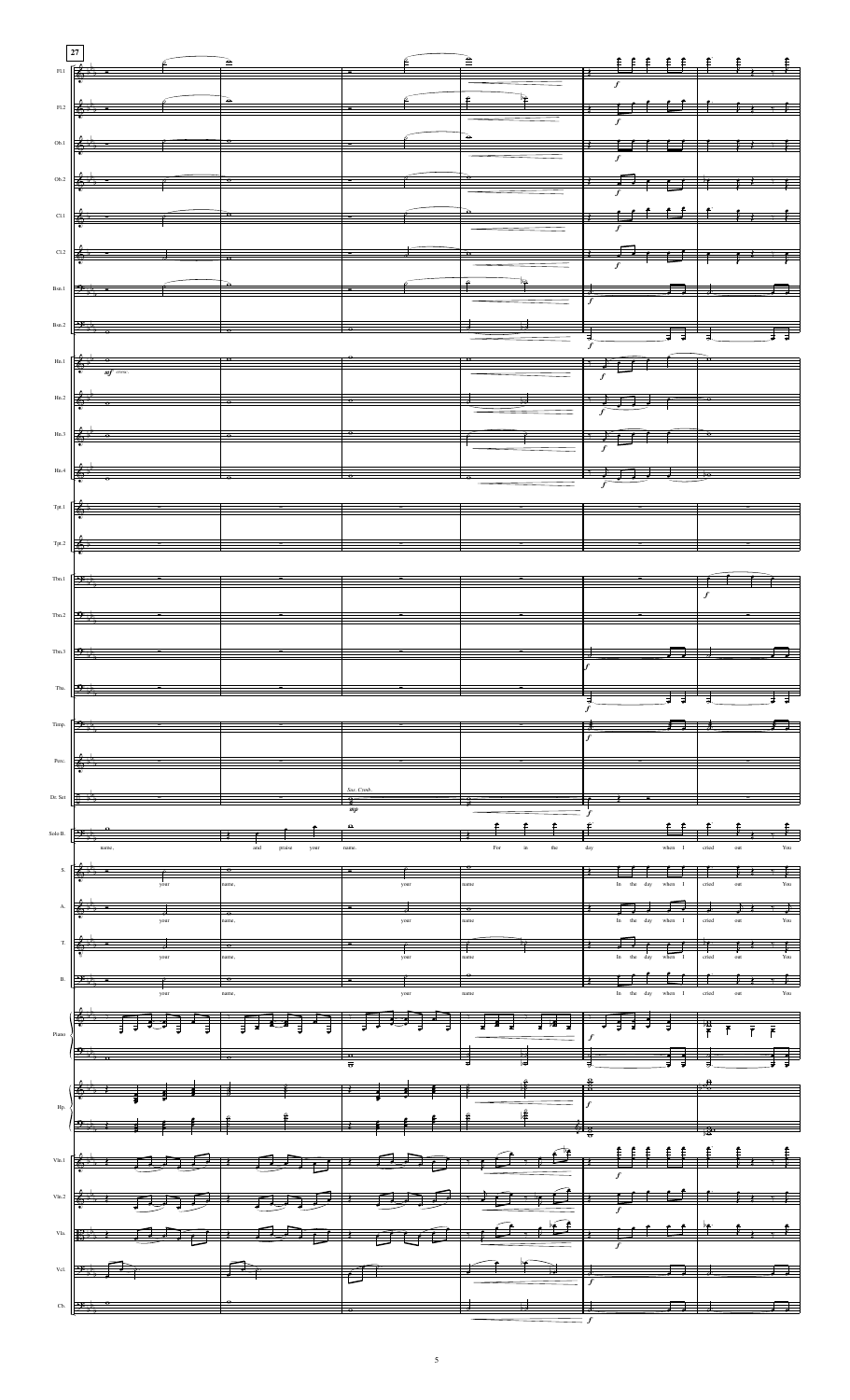|                | 33                                                                                                              |                                                                                                                                                                                                                                                                                                                     |                                                                                                                                                                                                                                                                                                                                                                                                                                                    |                                                                                                                                                                                                                                                                                                                                                                    |                                                                                                                                                                                                                                                                                                                                                                                                                                                                                                                                  |               |  |
|----------------|-----------------------------------------------------------------------------------------------------------------|---------------------------------------------------------------------------------------------------------------------------------------------------------------------------------------------------------------------------------------------------------------------------------------------------------------------|----------------------------------------------------------------------------------------------------------------------------------------------------------------------------------------------------------------------------------------------------------------------------------------------------------------------------------------------------------------------------------------------------------------------------------------------------|--------------------------------------------------------------------------------------------------------------------------------------------------------------------------------------------------------------------------------------------------------------------------------------------------------------------------------------------------------------------|----------------------------------------------------------------------------------------------------------------------------------------------------------------------------------------------------------------------------------------------------------------------------------------------------------------------------------------------------------------------------------------------------------------------------------------------------------------------------------------------------------------------------------|---------------|--|
|                | $F1.1$ $63$                                                                                                     |                                                                                                                                                                                                                                                                                                                     |                                                                                                                                                                                                                                                                                                                                                                                                                                                    |                                                                                                                                                                                                                                                                                                                                                                    |                                                                                                                                                                                                                                                                                                                                                                                                                                                                                                                                  |               |  |
|                |                                                                                                                 |                                                                                                                                                                                                                                                                                                                     |                                                                                                                                                                                                                                                                                                                                                                                                                                                    |                                                                                                                                                                                                                                                                                                                                                                    |                                                                                                                                                                                                                                                                                                                                                                                                                                                                                                                                  |               |  |
|                | $F1.2$ $8F1$                                                                                                    |                                                                                                                                                                                                                                                                                                                     |                                                                                                                                                                                                                                                                                                                                                                                                                                                    |                                                                                                                                                                                                                                                                                                                                                                    |                                                                                                                                                                                                                                                                                                                                                                                                                                                                                                                                  |               |  |
|                |                                                                                                                 |                                                                                                                                                                                                                                                                                                                     |                                                                                                                                                                                                                                                                                                                                                                                                                                                    |                                                                                                                                                                                                                                                                                                                                                                    |                                                                                                                                                                                                                                                                                                                                                                                                                                                                                                                                  |               |  |
|                | O(b.1)                                                                                                          |                                                                                                                                                                                                                                                                                                                     |                                                                                                                                                                                                                                                                                                                                                                                                                                                    |                                                                                                                                                                                                                                                                                                                                                                    |                                                                                                                                                                                                                                                                                                                                                                                                                                                                                                                                  |               |  |
|                |                                                                                                                 |                                                                                                                                                                                                                                                                                                                     | <u> The Communication of the Communication of the Communication of the Communication of the Communication of the Communication of the Communication of the Communication of the Communication of the Communication of the Commun</u>                                                                                                                                                                                                               |                                                                                                                                                                                                                                                                                                                                                                    |                                                                                                                                                                                                                                                                                                                                                                                                                                                                                                                                  |               |  |
|                | $rac{1}{2}$ $rac{1}{2}$ $rac{1}{2}$ $rac{1}{2}$ $rac{1}{2}$ $rac{1}{2}$ $rac{1}{2}$                             |                                                                                                                                                                                                                                                                                                                     |                                                                                                                                                                                                                                                                                                                                                                                                                                                    |                                                                                                                                                                                                                                                                                                                                                                    |                                                                                                                                                                                                                                                                                                                                                                                                                                                                                                                                  |               |  |
|                |                                                                                                                 | $\frac{1}{2}$ $\frac{1}{2}$ $\frac{1}{2}$ $\frac{1}{2}$ $\frac{1}{2}$ $\frac{1}{2}$ $\frac{1}{2}$ $\frac{1}{2}$ $\frac{1}{2}$ $\frac{1}{2}$ $\frac{1}{2}$ $\frac{1}{2}$ $\frac{1}{2}$ $\frac{1}{2}$ $\frac{1}{2}$ $\frac{1}{2}$ $\frac{1}{2}$ $\frac{1}{2}$ $\frac{1}{2}$ $\frac{1}{2}$ $\frac{1}{2}$ $\frac{1}{2}$ |                                                                                                                                                                                                                                                                                                                                                                                                                                                    |                                                                                                                                                                                                                                                                                                                                                                    |                                                                                                                                                                                                                                                                                                                                                                                                                                                                                                                                  |               |  |
|                |                                                                                                                 |                                                                                                                                                                                                                                                                                                                     |                                                                                                                                                                                                                                                                                                                                                                                                                                                    |                                                                                                                                                                                                                                                                                                                                                                    |                                                                                                                                                                                                                                                                                                                                                                                                                                                                                                                                  |               |  |
|                |                                                                                                                 |                                                                                                                                                                                                                                                                                                                     |                                                                                                                                                                                                                                                                                                                                                                                                                                                    |                                                                                                                                                                                                                                                                                                                                                                    |                                                                                                                                                                                                                                                                                                                                                                                                                                                                                                                                  |               |  |
|                |                                                                                                                 |                                                                                                                                                                                                                                                                                                                     |                                                                                                                                                                                                                                                                                                                                                                                                                                                    |                                                                                                                                                                                                                                                                                                                                                                    |                                                                                                                                                                                                                                                                                                                                                                                                                                                                                                                                  |               |  |
|                |                                                                                                                 |                                                                                                                                                                                                                                                                                                                     |                                                                                                                                                                                                                                                                                                                                                                                                                                                    | Bsn.1 $\frac{1}{\sqrt{2}}$ $\frac{1}{\sqrt{2}}$ $\frac{1}{\sqrt{2}}$ $\frac{1}{\sqrt{2}}$ $\frac{1}{\sqrt{2}}$ $\frac{1}{\sqrt{2}}$ $\frac{1}{\sqrt{2}}$ $\frac{1}{\sqrt{2}}$ $\frac{1}{\sqrt{2}}$ $\frac{1}{\sqrt{2}}$ $\frac{1}{\sqrt{2}}$ $\frac{1}{\sqrt{2}}$ $\frac{1}{\sqrt{2}}$ $\frac{1}{\sqrt{2}}$ $\frac{1}{\sqrt{2}}$ $\frac{1}{\sqrt{2}}$ $\frac{1}{\$ |                                                                                                                                                                                                                                                                                                                                                                                                                                                                                                                                  |               |  |
|                |                                                                                                                 |                                                                                                                                                                                                                                                                                                                     |                                                                                                                                                                                                                                                                                                                                                                                                                                                    |                                                                                                                                                                                                                                                                                                                                                                    |                                                                                                                                                                                                                                                                                                                                                                                                                                                                                                                                  |               |  |
|                |                                                                                                                 |                                                                                                                                                                                                                                                                                                                     |                                                                                                                                                                                                                                                                                                                                                                                                                                                    | $Ban 2$ $\frac{33\frac{1}{2}\sqrt{3}}{3}$ $\frac{1}{2}$ $\frac{1}{2}$ $\frac{1}{2}$ $\frac{1}{2}$ $\frac{1}{2}$ $\frac{1}{2}$ $\frac{1}{2}$ $\frac{1}{2}$ $\frac{1}{2}$ $\frac{1}{2}$ $\frac{1}{2}$ $\frac{1}{2}$ $\frac{1}{2}$ $\frac{1}{2}$ $\frac{1}{2}$ $\frac{1}{2}$ $\frac{1}{2}$ $\frac{1}{2}$ $\frac{1}{2}$ $\$                                            |                                                                                                                                                                                                                                                                                                                                                                                                                                                                                                                                  |               |  |
|                |                                                                                                                 |                                                                                                                                                                                                                                                                                                                     |                                                                                                                                                                                                                                                                                                                                                                                                                                                    |                                                                                                                                                                                                                                                                                                                                                                    |                                                                                                                                                                                                                                                                                                                                                                                                                                                                                                                                  |               |  |
|                |                                                                                                                 |                                                                                                                                                                                                                                                                                                                     | Hall $\left[\begin{array}{c c c c c} \mathbf{g}_{\text{b}} & \mathbf{g}_{\text{b}} & \mathbf{g}_{\text{b}} & \mathbf{g}_{\text{b}} & \mathbf{g}_{\text{b}} & \mathbf{g}_{\text{b}} & \mathbf{g}_{\text{b}} & \mathbf{g}_{\text{b}} & \mathbf{g}_{\text{b}} & \mathbf{g}_{\text{b}} & \mathbf{g}_{\text{b}} & \mathbf{g}_{\text{b}} & \mathbf{g}_{\text{b}} & \mathbf{g}_{\text{b}} & \mathbf{g}_{\text{b}} & \mathbf{g}_{\text{b}} & \mathbf{g}_{$ |                                                                                                                                                                                                                                                                                                                                                                    |                                                                                                                                                                                                                                                                                                                                                                                                                                                                                                                                  |               |  |
|                |                                                                                                                 |                                                                                                                                                                                                                                                                                                                     |                                                                                                                                                                                                                                                                                                                                                                                                                                                    | $\frac{1}{2}$ $\frac{1}{2}$ $\frac{1}{2}$ $\frac{1}{2}$ $\frac{1}{2}$ $\frac{1}{2}$ $\frac{1}{2}$ $\frac{1}{2}$ $\frac{1}{2}$ $\frac{1}{2}$ $\frac{1}{2}$ $\frac{1}{2}$ $\frac{1}{2}$ $\frac{1}{2}$ $\frac{1}{2}$ $\frac{1}{2}$ $\frac{1}{2}$ $\frac{1}{2}$ $\frac{1}{2}$ $\frac{1}{2}$ $\frac{1}{2}$ $\frac{1}{2}$                                                | $\overline{\phantom{a}}$                                                                                                                                                                                                                                                                                                                                                                                                                                                                                                         |               |  |
|                |                                                                                                                 |                                                                                                                                                                                                                                                                                                                     |                                                                                                                                                                                                                                                                                                                                                                                                                                                    |                                                                                                                                                                                                                                                                                                                                                                    |                                                                                                                                                                                                                                                                                                                                                                                                                                                                                                                                  |               |  |
|                |                                                                                                                 |                                                                                                                                                                                                                                                                                                                     |                                                                                                                                                                                                                                                                                                                                                                                                                                                    | $\frac{1}{10^{-3}}$ and $\frac{1}{20}$ and $\frac{1}{20}$ and $\frac{1}{40}$ and $\frac{1}{40}$ and $\frac{1}{40}$ and $\frac{1}{20}$ and $\frac{1}{20}$ and $\frac{1}{20}$ and $\frac{1}{20}$ and $\frac{1}{20}$ and $\frac{1}{20}$ and $\frac{1}{20}$ and $\frac{1}{20}$ and $\frac{1}{20}$                                                                      |                                                                                                                                                                                                                                                                                                                                                                                                                                                                                                                                  |               |  |
|                |                                                                                                                 |                                                                                                                                                                                                                                                                                                                     |                                                                                                                                                                                                                                                                                                                                                                                                                                                    |                                                                                                                                                                                                                                                                                                                                                                    |                                                                                                                                                                                                                                                                                                                                                                                                                                                                                                                                  |               |  |
|                |                                                                                                                 |                                                                                                                                                                                                                                                                                                                     |                                                                                                                                                                                                                                                                                                                                                                                                                                                    |                                                                                                                                                                                                                                                                                                                                                                    |                                                                                                                                                                                                                                                                                                                                                                                                                                                                                                                                  |               |  |
|                |                                                                                                                 |                                                                                                                                                                                                                                                                                                                     |                                                                                                                                                                                                                                                                                                                                                                                                                                                    |                                                                                                                                                                                                                                                                                                                                                                    |                                                                                                                                                                                                                                                                                                                                                                                                                                                                                                                                  |               |  |
|                | Tpt.1                                                                                                           |                                                                                                                                                                                                                                                                                                                     |                                                                                                                                                                                                                                                                                                                                                                                                                                                    |                                                                                                                                                                                                                                                                                                                                                                    |                                                                                                                                                                                                                                                                                                                                                                                                                                                                                                                                  |               |  |
|                |                                                                                                                 |                                                                                                                                                                                                                                                                                                                     |                                                                                                                                                                                                                                                                                                                                                                                                                                                    |                                                                                                                                                                                                                                                                                                                                                                    |                                                                                                                                                                                                                                                                                                                                                                                                                                                                                                                                  |               |  |
|                | Tpt.2                                                                                                           |                                                                                                                                                                                                                                                                                                                     |                                                                                                                                                                                                                                                                                                                                                                                                                                                    |                                                                                                                                                                                                                                                                                                                                                                    | $\frac{1}{\sqrt{1-\frac{1}{\sqrt{1-\frac{1}{\sqrt{1-\frac{1}{\sqrt{1-\frac{1}{\sqrt{1-\frac{1}{\sqrt{1-\frac{1}{\sqrt{1-\frac{1}{\sqrt{1-\frac{1}{\sqrt{1-\frac{1}{\sqrt{1-\frac{1}{\sqrt{1-\frac{1}{\sqrt{1-\frac{1}{\sqrt{1-\frac{1}{\sqrt{1-\frac{1}{\sqrt{1-\frac{1}{\sqrt{1-\frac{1}{\sqrt{1-\frac{1}{\sqrt{1-\frac{1}{\sqrt{1-\frac{1}{\sqrt{1-\frac{1}{\sqrt{1-\frac{1}{\sqrt{1-\frac{1}{\sqrt{1-\frac{1}{\sqrt{1-\frac{1$                                                                                                |               |  |
| $_{\rm Tbn.l}$ | $\mathcal{P}_{\mathbb{P}_p}$                                                                                    |                                                                                                                                                                                                                                                                                                                     |                                                                                                                                                                                                                                                                                                                                                                                                                                                    |                                                                                                                                                                                                                                                                                                                                                                    |                                                                                                                                                                                                                                                                                                                                                                                                                                                                                                                                  |               |  |
|                |                                                                                                                 |                                                                                                                                                                                                                                                                                                                     | $\begin{array}{c c}\n\hline\n\end{array}$ dim.                                                                                                                                                                                                                                                                                                                                                                                                     |                                                                                                                                                                                                                                                                                                                                                                    | $\begin{array}{ c c c c c c c c } \hline \rule{0mm}{12mm} & \quad & \quad & \quad & \quad & \quad & \quad & \quad \\ \hline \rule{0mm}{2mm} & \quad & \quad & \quad & \quad & \quad & \quad & \quad & \quad \\ \hline \rule{0mm}{2mm} & \quad & \quad & \quad & \quad & \quad & \quad & \quad & \quad & \quad \\ \hline \rule{0mm}{2mm} & \quad & \quad & \quad & \quad & \quad & \quad & \quad & \quad & \quad \\ \hline \rule{0mm}{2mm} & \quad & \quad & \quad & \quad & \quad & \quad & \quad & \quad & \quad & \quad \\ \h$ |               |  |
| Tbn.2          | $\mathcal{P} \mathcal{P}$                                                                                       |                                                                                                                                                                                                                                                                                                                     |                                                                                                                                                                                                                                                                                                                                                                                                                                                    |                                                                                                                                                                                                                                                                                                                                                                    |                                                                                                                                                                                                                                                                                                                                                                                                                                                                                                                                  | $\frac{1}{p}$ |  |
|                |                                                                                                                 |                                                                                                                                                                                                                                                                                                                     |                                                                                                                                                                                                                                                                                                                                                                                                                                                    |                                                                                                                                                                                                                                                                                                                                                                    |                                                                                                                                                                                                                                                                                                                                                                                                                                                                                                                                  |               |  |
|                | Tbn.3 $\left \frac{\partial^2 \phi}{\partial \phi} \right _2$                                                   |                                                                                                                                                                                                                                                                                                                     |                                                                                                                                                                                                                                                                                                                                                                                                                                                    | $\sqrt{2}$ , $\sqrt{2}$ , $\sqrt{2}$ , $\sqrt{2}$ , $\sqrt{2}$                                                                                                                                                                                                                                                                                                     |                                                                                                                                                                                                                                                                                                                                                                                                                                                                                                                                  |               |  |
|                |                                                                                                                 |                                                                                                                                                                                                                                                                                                                     |                                                                                                                                                                                                                                                                                                                                                                                                                                                    |                                                                                                                                                                                                                                                                                                                                                                    |                                                                                                                                                                                                                                                                                                                                                                                                                                                                                                                                  |               |  |
|                |                                                                                                                 |                                                                                                                                                                                                                                                                                                                     | Ŧ                                                                                                                                                                                                                                                                                                                                                                                                                                                  | ŧ                                                                                                                                                                                                                                                                                                                                                                  |                                                                                                                                                                                                                                                                                                                                                                                                                                                                                                                                  |               |  |
| Timp.          |                                                                                                                 |                                                                                                                                                                                                                                                                                                                     |                                                                                                                                                                                                                                                                                                                                                                                                                                                    |                                                                                                                                                                                                                                                                                                                                                                    |                                                                                                                                                                                                                                                                                                                                                                                                                                                                                                                                  |               |  |
|                |                                                                                                                 |                                                                                                                                                                                                                                                                                                                     |                                                                                                                                                                                                                                                                                                                                                                                                                                                    | mp                                                                                                                                                                                                                                                                                                                                                                 |                                                                                                                                                                                                                                                                                                                                                                                                                                                                                                                                  |               |  |
| Perc.          |                                                                                                                 |                                                                                                                                                                                                                                                                                                                     |                                                                                                                                                                                                                                                                                                                                                                                                                                                    |                                                                                                                                                                                                                                                                                                                                                                    |                                                                                                                                                                                                                                                                                                                                                                                                                                                                                                                                  |               |  |
|                |                                                                                                                 |                                                                                                                                                                                                                                                                                                                     |                                                                                                                                                                                                                                                                                                                                                                                                                                                    |                                                                                                                                                                                                                                                                                                                                                                    |                                                                                                                                                                                                                                                                                                                                                                                                                                                                                                                                  |               |  |
| Dr. Set        |                                                                                                                 |                                                                                                                                                                                                                                                                                                                     |                                                                                                                                                                                                                                                                                                                                                                                                                                                    |                                                                                                                                                                                                                                                                                                                                                                    |                                                                                                                                                                                                                                                                                                                                                                                                                                                                                                                                  |               |  |
|                |                                                                                                                 |                                                                                                                                                                                                                                                                                                                     |                                                                                                                                                                                                                                                                                                                                                                                                                                                    |                                                                                                                                                                                                                                                                                                                                                                    |                                                                                                                                                                                                                                                                                                                                                                                                                                                                                                                                  |               |  |
|                |                                                                                                                 |                                                                                                                                                                                                                                                                                                                     |                                                                                                                                                                                                                                                                                                                                                                                                                                                    |                                                                                                                                                                                                                                                                                                                                                                    |                                                                                                                                                                                                                                                                                                                                                                                                                                                                                                                                  |               |  |
|                | $\mathbb{P}_{\mathbb{P}}$                                                                                       |                                                                                                                                                                                                                                                                                                                     |                                                                                                                                                                                                                                                                                                                                                                                                                                                    |                                                                                                                                                                                                                                                                                                                                                                    |                                                                                                                                                                                                                                                                                                                                                                                                                                                                                                                                  |               |  |
| Solo B.        |                                                                                                                 |                                                                                                                                                                                                                                                                                                                     |                                                                                                                                                                                                                                                                                                                                                                                                                                                    |                                                                                                                                                                                                                                                                                                                                                                    |                                                                                                                                                                                                                                                                                                                                                                                                                                                                                                                                  |               |  |
|                | $\frac{1}{6}$                                                                                                   |                                                                                                                                                                                                                                                                                                                     |                                                                                                                                                                                                                                                                                                                                                                                                                                                    |                                                                                                                                                                                                                                                                                                                                                                    |                                                                                                                                                                                                                                                                                                                                                                                                                                                                                                                                  |               |  |
|                |                                                                                                                 |                                                                                                                                                                                                                                                                                                                     |                                                                                                                                                                                                                                                                                                                                                                                                                                                    |                                                                                                                                                                                                                                                                                                                                                                    |                                                                                                                                                                                                                                                                                                                                                                                                                                                                                                                                  |               |  |
| A.             |                                                                                                                 |                                                                                                                                                                                                                                                                                                                     |                                                                                                                                                                                                                                                                                                                                                                                                                                                    | $\frac{1}{\frac{1}{n}}$<br>$\frac{1}{\frac{1}{\text{day}}}$                                                                                                                                                                                                                                                                                                        |                                                                                                                                                                                                                                                                                                                                                                                                                                                                                                                                  |               |  |
|                |                                                                                                                 |                                                                                                                                                                                                                                                                                                                     |                                                                                                                                                                                                                                                                                                                                                                                                                                                    |                                                                                                                                                                                                                                                                                                                                                                    |                                                                                                                                                                                                                                                                                                                                                                                                                                                                                                                                  |               |  |
|                | $\frac{1}{6}$                                                                                                   |                                                                                                                                                                                                                                                                                                                     |                                                                                                                                                                                                                                                                                                                                                                                                                                                    |                                                                                                                                                                                                                                                                                                                                                                    |                                                                                                                                                                                                                                                                                                                                                                                                                                                                                                                                  |               |  |
|                | $\mathbb{E} \left[ \frac{\partial \mathbf{r}}{\partial y} \right]$                                              |                                                                                                                                                                                                                                                                                                                     |                                                                                                                                                                                                                                                                                                                                                                                                                                                    |                                                                                                                                                                                                                                                                                                                                                                    |                                                                                                                                                                                                                                                                                                                                                                                                                                                                                                                                  |               |  |
|                |                                                                                                                 |                                                                                                                                                                                                                                                                                                                     |                                                                                                                                                                                                                                                                                                                                                                                                                                                    |                                                                                                                                                                                                                                                                                                                                                                    |                                                                                                                                                                                                                                                                                                                                                                                                                                                                                                                                  |               |  |
|                | $\frac{6}{3}$                                                                                                   |                                                                                                                                                                                                                                                                                                                     |                                                                                                                                                                                                                                                                                                                                                                                                                                                    |                                                                                                                                                                                                                                                                                                                                                                    |                                                                                                                                                                                                                                                                                                                                                                                                                                                                                                                                  |               |  |
|                |                                                                                                                 |                                                                                                                                                                                                                                                                                                                     | $\begin{array}{ c c c c }\n\hline\n\frac{18}{7} & \overline{7} & \overline{7} \\ \hline\n\end{array}$                                                                                                                                                                                                                                                                                                                                              |                                                                                                                                                                                                                                                                                                                                                                    |                                                                                                                                                                                                                                                                                                                                                                                                                                                                                                                                  |               |  |
|                |                                                                                                                 |                                                                                                                                                                                                                                                                                                                     |                                                                                                                                                                                                                                                                                                                                                                                                                                                    |                                                                                                                                                                                                                                                                                                                                                                    |                                                                                                                                                                                                                                                                                                                                                                                                                                                                                                                                  |               |  |
|                |                                                                                                                 |                                                                                                                                                                                                                                                                                                                     |                                                                                                                                                                                                                                                                                                                                                                                                                                                    |                                                                                                                                                                                                                                                                                                                                                                    |                                                                                                                                                                                                                                                                                                                                                                                                                                                                                                                                  |               |  |
| Hp.            |                                                                                                                 |                                                                                                                                                                                                                                                                                                                     |                                                                                                                                                                                                                                                                                                                                                                                                                                                    | $\overline{\cdot}$ ;                                                                                                                                                                                                                                                                                                                                               |                                                                                                                                                                                                                                                                                                                                                                                                                                                                                                                                  |               |  |
|                |                                                                                                                 |                                                                                                                                                                                                                                                                                                                     |                                                                                                                                                                                                                                                                                                                                                                                                                                                    |                                                                                                                                                                                                                                                                                                                                                                    |                                                                                                                                                                                                                                                                                                                                                                                                                                                                                                                                  |               |  |
|                |                                                                                                                 |                                                                                                                                                                                                                                                                                                                     |                                                                                                                                                                                                                                                                                                                                                                                                                                                    |                                                                                                                                                                                                                                                                                                                                                                    |                                                                                                                                                                                                                                                                                                                                                                                                                                                                                                                                  |               |  |
|                | $Vln.1$ $\left  \frac{1}{\left  \left  \frac{1}{\left  \left  \left  \right  \right } \right } \right  \right $ |                                                                                                                                                                                                                                                                                                                     |                                                                                                                                                                                                                                                                                                                                                                                                                                                    |                                                                                                                                                                                                                                                                                                                                                                    |                                                                                                                                                                                                                                                                                                                                                                                                                                                                                                                                  |               |  |
|                |                                                                                                                 |                                                                                                                                                                                                                                                                                                                     |                                                                                                                                                                                                                                                                                                                                                                                                                                                    |                                                                                                                                                                                                                                                                                                                                                                    |                                                                                                                                                                                                                                                                                                                                                                                                                                                                                                                                  |               |  |
| $_{\rm Vln.2}$ | $6^{p}$                                                                                                         |                                                                                                                                                                                                                                                                                                                     |                                                                                                                                                                                                                                                                                                                                                                                                                                                    | →                                                                                                                                                                                                                                                                                                                                                                  |                                                                                                                                                                                                                                                                                                                                                                                                                                                                                                                                  |               |  |
|                |                                                                                                                 |                                                                                                                                                                                                                                                                                                                     |                                                                                                                                                                                                                                                                                                                                                                                                                                                    | mp                                                                                                                                                                                                                                                                                                                                                                 |                                                                                                                                                                                                                                                                                                                                                                                                                                                                                                                                  |               |  |
| Piano          | V1a.                                                                                                            |                                                                                                                                                                                                                                                                                                                     |                                                                                                                                                                                                                                                                                                                                                                                                                                                    | mp                                                                                                                                                                                                                                                                                                                                                                 |                                                                                                                                                                                                                                                                                                                                                                                                                                                                                                                                  |               |  |
| Vcl.           |                                                                                                                 |                                                                                                                                                                                                                                                                                                                     |                                                                                                                                                                                                                                                                                                                                                                                                                                                    |                                                                                                                                                                                                                                                                                                                                                                    |                                                                                                                                                                                                                                                                                                                                                                                                                                                                                                                                  |               |  |
|                | ジャ                                                                                                              |                                                                                                                                                                                                                                                                                                                     | dim.                                                                                                                                                                                                                                                                                                                                                                                                                                               | $\mathfrak{m}p$                                                                                                                                                                                                                                                                                                                                                    |                                                                                                                                                                                                                                                                                                                                                                                                                                                                                                                                  |               |  |
| $\mathrm{Cb.}$ | $\mathbf{P}$                                                                                                    |                                                                                                                                                                                                                                                                                                                     |                                                                                                                                                                                                                                                                                                                                                                                                                                                    | H.<br>mp                                                                                                                                                                                                                                                                                                                                                           |                                                                                                                                                                                                                                                                                                                                                                                                                                                                                                                                  |               |  |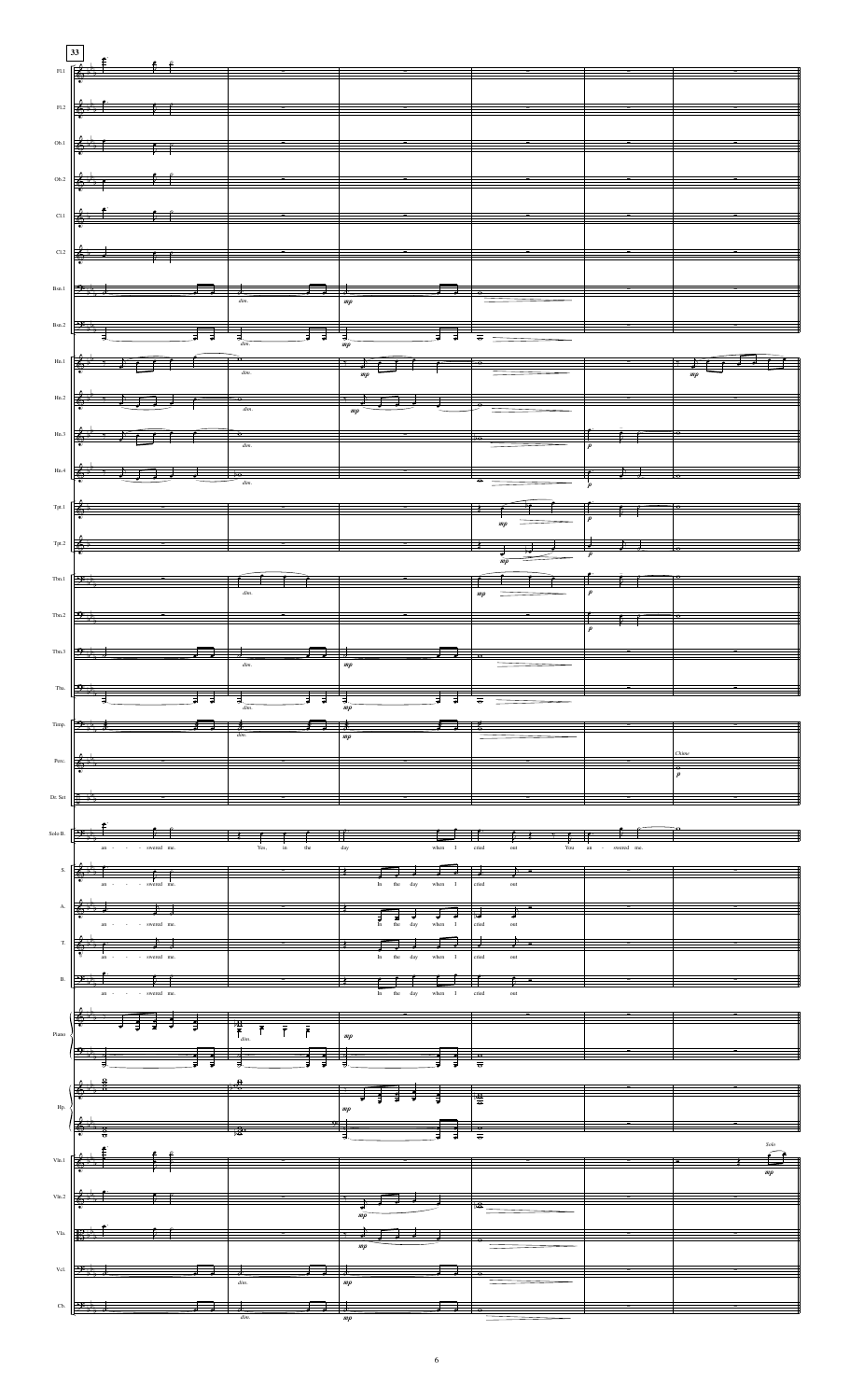| $_{\rm F1.1}$<br>$6^{3}$<br>F1.2<br>cresc.<br>$rac{1}{\sqrt{2}}$<br>$\overline{\mathbf{r}}$<br>$\overline{cresc}$ .<br>$0b.2$ $\frac{1}{2}$<br>$\frac{C1.1}{100}$<br>cresc.<br>$\begin{array}{ c c }\n\hline\n\text{C12}\n\hline\n\text{A1}\n\hline\n\text{A2}\n\hline\n\text{B1}\n\hline\n\text{A1}\n\hline\n\text{A2}\n\hline\n\text{A1}\n\hline\n\text{A2}\n\hline\n\text{A1}\n\hline\n\text{A2}\n\hline\n\hline\n\text{A1}\n\hline\n\text{A2}\n\hline\n\hline\n\text{A1}\n\hline\n\hline\n\text{A2}\n\hline\n\hline\n\text{A3}\n\hline\n\hline\n\text{A4}\n\hline\n\hline\n\text{$<br>$\frac{\sigma}{\text{cresc.}}$<br>$\sigma$<br>Bsn.1 $\theta$<br>$\overline{\mathbf{r}}$<br>$rac{•}{\text{cresc}}$<br>$Bsn.2$ $\left[\frac{1}{\sqrt{2}}\right]$ $\frac{1}{\sqrt{p}}$<br>$\overline{\phantom{a}}$<br>$\frac{Hn.1}{2}$<br>$\frac{Hn.2}{100}$<br>$\bullet$<br>cresc<br>$\frac{Hn.3}{100}$<br>$\overline{\bullet}$<br>cresc.<br>Hn.4<br>$\boldsymbol{p}$<br>Tpt.1<br>$\circ$<br>$rac{d}{\text{cresc}}$<br>Tpt.2<br>Tbn.1<br>$\mathcal{P}$ , $\mathbb{P}_1$<br>$\frac{1}{\text{cresc.}}$<br>$_{\rm Tbn.2}$<br>$\mathcal{P}$<br>$2\frac{1}{2}$<br>Tbn.3<br>Timp.<br>$\mbox{Perc.}$<br>棒<br>Dr. Set $\frac{1}{2}$<br>$\mathbf{P}$<br>Solo B.<br>$\frac{1}{2}$ $\frac{1}{2}$<br>${\bf A}_+$<br>$\phi^*$<br>$\frac{1}{2}$<br>$B.$ $\frac{9}{2}$<br>使<br><del>नुव</del> गर्छ।<br>न्द्र स्टब्स्<br>स्टब्स्<br>$\overline{\phantom{a}}$<br>Piano<br>$\begin{array}{c c}\n\hline\n\end{array}\n\qquad \qquad \overline{\n\begin{array}{c}\n\overline{3} \\ \overline{3} \\ \overline{3} \\ \overline{3} \\ \overline{3} \\ \overline{3} \\ \overline{3} \\ \overline{3} \\ \overline{3} \\ \overline{3} \\ \overline{3} \\ \overline{3} \\ \overline{3} \\ \overline{3} \\ \overline{3} \\ \overline{3} \\ \overline{3} \\ \overline{3} \\ \overline{3} \\ \overline{3} \\ \overline{3} \\ \overline{3} \\ \overline{3} \\ \overline{3} \\ \overline{3} \\ \overline{3}$<br>₹<br>$\frac{1}{2}$ | $\frac{\text{Vln.1}}{\text{Vln.2}}$<br>$\frac{\text{V}\ln 2}{\frac{1}{2}}$<br>$\Rightarrow$<br>毛耳<br>$\overline{\phantom{a}}$<br>$V$ la. $\left \left \left \frac{1}{2}\right \right ^{p}$ =<br>€<br>ロコワト<br><u> 1 j</u><br>$rac{1}{\text{cresc.}}$<br>$\frac{\sum_{i=1}^{n} a_i}{p}$<br>$\mathcal{P}$ , $\mathcal{P}$<br>ドンロ<br>$\frac{1}{2}$ | 39 |  |  |  |  |  |       |
|--------------------------------------------------------------------------------------------------------------------------------------------------------------------------------------------------------------------------------------------------------------------------------------------------------------------------------------------------------------------------------------------------------------------------------------------------------------------------------------------------------------------------------------------------------------------------------------------------------------------------------------------------------------------------------------------------------------------------------------------------------------------------------------------------------------------------------------------------------------------------------------------------------------------------------------------------------------------------------------------------------------------------------------------------------------------------------------------------------------------------------------------------------------------------------------------------------------------------------------------------------------------------------------------------------------------------------------------------------------------------------------------------------------------------------------------------------------------------------------------------------------------------------------------------------------------------------------------------------------------------------------------------------------------------------------------------------------------------------------------------------------------------------------------------------------------------------------------------------------------------------------------------------------------------------------------------------------------------------------------|------------------------------------------------------------------------------------------------------------------------------------------------------------------------------------------------------------------------------------------------------------------------------------------------------------------------------------------------|----|--|--|--|--|--|-------|
|                                                                                                                                                                                                                                                                                                                                                                                                                                                                                                                                                                                                                                                                                                                                                                                                                                                                                                                                                                                                                                                                                                                                                                                                                                                                                                                                                                                                                                                                                                                                                                                                                                                                                                                                                                                                                                                                                                                                                                                            |                                                                                                                                                                                                                                                                                                                                                |    |  |  |  |  |  |       |
|                                                                                                                                                                                                                                                                                                                                                                                                                                                                                                                                                                                                                                                                                                                                                                                                                                                                                                                                                                                                                                                                                                                                                                                                                                                                                                                                                                                                                                                                                                                                                                                                                                                                                                                                                                                                                                                                                                                                                                                            |                                                                                                                                                                                                                                                                                                                                                |    |  |  |  |  |  |       |
|                                                                                                                                                                                                                                                                                                                                                                                                                                                                                                                                                                                                                                                                                                                                                                                                                                                                                                                                                                                                                                                                                                                                                                                                                                                                                                                                                                                                                                                                                                                                                                                                                                                                                                                                                                                                                                                                                                                                                                                            |                                                                                                                                                                                                                                                                                                                                                |    |  |  |  |  |  |       |
|                                                                                                                                                                                                                                                                                                                                                                                                                                                                                                                                                                                                                                                                                                                                                                                                                                                                                                                                                                                                                                                                                                                                                                                                                                                                                                                                                                                                                                                                                                                                                                                                                                                                                                                                                                                                                                                                                                                                                                                            |                                                                                                                                                                                                                                                                                                                                                |    |  |  |  |  |  |       |
|                                                                                                                                                                                                                                                                                                                                                                                                                                                                                                                                                                                                                                                                                                                                                                                                                                                                                                                                                                                                                                                                                                                                                                                                                                                                                                                                                                                                                                                                                                                                                                                                                                                                                                                                                                                                                                                                                                                                                                                            |                                                                                                                                                                                                                                                                                                                                                |    |  |  |  |  |  |       |
|                                                                                                                                                                                                                                                                                                                                                                                                                                                                                                                                                                                                                                                                                                                                                                                                                                                                                                                                                                                                                                                                                                                                                                                                                                                                                                                                                                                                                                                                                                                                                                                                                                                                                                                                                                                                                                                                                                                                                                                            |                                                                                                                                                                                                                                                                                                                                                |    |  |  |  |  |  |       |
|                                                                                                                                                                                                                                                                                                                                                                                                                                                                                                                                                                                                                                                                                                                                                                                                                                                                                                                                                                                                                                                                                                                                                                                                                                                                                                                                                                                                                                                                                                                                                                                                                                                                                                                                                                                                                                                                                                                                                                                            |                                                                                                                                                                                                                                                                                                                                                |    |  |  |  |  |  |       |
|                                                                                                                                                                                                                                                                                                                                                                                                                                                                                                                                                                                                                                                                                                                                                                                                                                                                                                                                                                                                                                                                                                                                                                                                                                                                                                                                                                                                                                                                                                                                                                                                                                                                                                                                                                                                                                                                                                                                                                                            |                                                                                                                                                                                                                                                                                                                                                |    |  |  |  |  |  |       |
|                                                                                                                                                                                                                                                                                                                                                                                                                                                                                                                                                                                                                                                                                                                                                                                                                                                                                                                                                                                                                                                                                                                                                                                                                                                                                                                                                                                                                                                                                                                                                                                                                                                                                                                                                                                                                                                                                                                                                                                            |                                                                                                                                                                                                                                                                                                                                                |    |  |  |  |  |  |       |
|                                                                                                                                                                                                                                                                                                                                                                                                                                                                                                                                                                                                                                                                                                                                                                                                                                                                                                                                                                                                                                                                                                                                                                                                                                                                                                                                                                                                                                                                                                                                                                                                                                                                                                                                                                                                                                                                                                                                                                                            |                                                                                                                                                                                                                                                                                                                                                |    |  |  |  |  |  |       |
|                                                                                                                                                                                                                                                                                                                                                                                                                                                                                                                                                                                                                                                                                                                                                                                                                                                                                                                                                                                                                                                                                                                                                                                                                                                                                                                                                                                                                                                                                                                                                                                                                                                                                                                                                                                                                                                                                                                                                                                            |                                                                                                                                                                                                                                                                                                                                                |    |  |  |  |  |  |       |
|                                                                                                                                                                                                                                                                                                                                                                                                                                                                                                                                                                                                                                                                                                                                                                                                                                                                                                                                                                                                                                                                                                                                                                                                                                                                                                                                                                                                                                                                                                                                                                                                                                                                                                                                                                                                                                                                                                                                                                                            |                                                                                                                                                                                                                                                                                                                                                |    |  |  |  |  |  |       |
|                                                                                                                                                                                                                                                                                                                                                                                                                                                                                                                                                                                                                                                                                                                                                                                                                                                                                                                                                                                                                                                                                                                                                                                                                                                                                                                                                                                                                                                                                                                                                                                                                                                                                                                                                                                                                                                                                                                                                                                            |                                                                                                                                                                                                                                                                                                                                                |    |  |  |  |  |  |       |
|                                                                                                                                                                                                                                                                                                                                                                                                                                                                                                                                                                                                                                                                                                                                                                                                                                                                                                                                                                                                                                                                                                                                                                                                                                                                                                                                                                                                                                                                                                                                                                                                                                                                                                                                                                                                                                                                                                                                                                                            |                                                                                                                                                                                                                                                                                                                                                |    |  |  |  |  |  |       |
|                                                                                                                                                                                                                                                                                                                                                                                                                                                                                                                                                                                                                                                                                                                                                                                                                                                                                                                                                                                                                                                                                                                                                                                                                                                                                                                                                                                                                                                                                                                                                                                                                                                                                                                                                                                                                                                                                                                                                                                            |                                                                                                                                                                                                                                                                                                                                                |    |  |  |  |  |  |       |
|                                                                                                                                                                                                                                                                                                                                                                                                                                                                                                                                                                                                                                                                                                                                                                                                                                                                                                                                                                                                                                                                                                                                                                                                                                                                                                                                                                                                                                                                                                                                                                                                                                                                                                                                                                                                                                                                                                                                                                                            |                                                                                                                                                                                                                                                                                                                                                |    |  |  |  |  |  |       |
|                                                                                                                                                                                                                                                                                                                                                                                                                                                                                                                                                                                                                                                                                                                                                                                                                                                                                                                                                                                                                                                                                                                                                                                                                                                                                                                                                                                                                                                                                                                                                                                                                                                                                                                                                                                                                                                                                                                                                                                            |                                                                                                                                                                                                                                                                                                                                                |    |  |  |  |  |  |       |
|                                                                                                                                                                                                                                                                                                                                                                                                                                                                                                                                                                                                                                                                                                                                                                                                                                                                                                                                                                                                                                                                                                                                                                                                                                                                                                                                                                                                                                                                                                                                                                                                                                                                                                                                                                                                                                                                                                                                                                                            |                                                                                                                                                                                                                                                                                                                                                |    |  |  |  |  |  |       |
|                                                                                                                                                                                                                                                                                                                                                                                                                                                                                                                                                                                                                                                                                                                                                                                                                                                                                                                                                                                                                                                                                                                                                                                                                                                                                                                                                                                                                                                                                                                                                                                                                                                                                                                                                                                                                                                                                                                                                                                            |                                                                                                                                                                                                                                                                                                                                                |    |  |  |  |  |  |       |
|                                                                                                                                                                                                                                                                                                                                                                                                                                                                                                                                                                                                                                                                                                                                                                                                                                                                                                                                                                                                                                                                                                                                                                                                                                                                                                                                                                                                                                                                                                                                                                                                                                                                                                                                                                                                                                                                                                                                                                                            |                                                                                                                                                                                                                                                                                                                                                |    |  |  |  |  |  |       |
|                                                                                                                                                                                                                                                                                                                                                                                                                                                                                                                                                                                                                                                                                                                                                                                                                                                                                                                                                                                                                                                                                                                                                                                                                                                                                                                                                                                                                                                                                                                                                                                                                                                                                                                                                                                                                                                                                                                                                                                            |                                                                                                                                                                                                                                                                                                                                                |    |  |  |  |  |  |       |
|                                                                                                                                                                                                                                                                                                                                                                                                                                                                                                                                                                                                                                                                                                                                                                                                                                                                                                                                                                                                                                                                                                                                                                                                                                                                                                                                                                                                                                                                                                                                                                                                                                                                                                                                                                                                                                                                                                                                                                                            |                                                                                                                                                                                                                                                                                                                                                |    |  |  |  |  |  |       |
|                                                                                                                                                                                                                                                                                                                                                                                                                                                                                                                                                                                                                                                                                                                                                                                                                                                                                                                                                                                                                                                                                                                                                                                                                                                                                                                                                                                                                                                                                                                                                                                                                                                                                                                                                                                                                                                                                                                                                                                            |                                                                                                                                                                                                                                                                                                                                                |    |  |  |  |  |  |       |
|                                                                                                                                                                                                                                                                                                                                                                                                                                                                                                                                                                                                                                                                                                                                                                                                                                                                                                                                                                                                                                                                                                                                                                                                                                                                                                                                                                                                                                                                                                                                                                                                                                                                                                                                                                                                                                                                                                                                                                                            |                                                                                                                                                                                                                                                                                                                                                |    |  |  |  |  |  |       |
|                                                                                                                                                                                                                                                                                                                                                                                                                                                                                                                                                                                                                                                                                                                                                                                                                                                                                                                                                                                                                                                                                                                                                                                                                                                                                                                                                                                                                                                                                                                                                                                                                                                                                                                                                                                                                                                                                                                                                                                            |                                                                                                                                                                                                                                                                                                                                                |    |  |  |  |  |  |       |
|                                                                                                                                                                                                                                                                                                                                                                                                                                                                                                                                                                                                                                                                                                                                                                                                                                                                                                                                                                                                                                                                                                                                                                                                                                                                                                                                                                                                                                                                                                                                                                                                                                                                                                                                                                                                                                                                                                                                                                                            |                                                                                                                                                                                                                                                                                                                                                |    |  |  |  |  |  |       |
|                                                                                                                                                                                                                                                                                                                                                                                                                                                                                                                                                                                                                                                                                                                                                                                                                                                                                                                                                                                                                                                                                                                                                                                                                                                                                                                                                                                                                                                                                                                                                                                                                                                                                                                                                                                                                                                                                                                                                                                            |                                                                                                                                                                                                                                                                                                                                                |    |  |  |  |  |  |       |
|                                                                                                                                                                                                                                                                                                                                                                                                                                                                                                                                                                                                                                                                                                                                                                                                                                                                                                                                                                                                                                                                                                                                                                                                                                                                                                                                                                                                                                                                                                                                                                                                                                                                                                                                                                                                                                                                                                                                                                                            |                                                                                                                                                                                                                                                                                                                                                |    |  |  |  |  |  |       |
|                                                                                                                                                                                                                                                                                                                                                                                                                                                                                                                                                                                                                                                                                                                                                                                                                                                                                                                                                                                                                                                                                                                                                                                                                                                                                                                                                                                                                                                                                                                                                                                                                                                                                                                                                                                                                                                                                                                                                                                            |                                                                                                                                                                                                                                                                                                                                                |    |  |  |  |  |  |       |
|                                                                                                                                                                                                                                                                                                                                                                                                                                                                                                                                                                                                                                                                                                                                                                                                                                                                                                                                                                                                                                                                                                                                                                                                                                                                                                                                                                                                                                                                                                                                                                                                                                                                                                                                                                                                                                                                                                                                                                                            |                                                                                                                                                                                                                                                                                                                                                |    |  |  |  |  |  | 一     |
|                                                                                                                                                                                                                                                                                                                                                                                                                                                                                                                                                                                                                                                                                                                                                                                                                                                                                                                                                                                                                                                                                                                                                                                                                                                                                                                                                                                                                                                                                                                                                                                                                                                                                                                                                                                                                                                                                                                                                                                            |                                                                                                                                                                                                                                                                                                                                                |    |  |  |  |  |  |       |
|                                                                                                                                                                                                                                                                                                                                                                                                                                                                                                                                                                                                                                                                                                                                                                                                                                                                                                                                                                                                                                                                                                                                                                                                                                                                                                                                                                                                                                                                                                                                                                                                                                                                                                                                                                                                                                                                                                                                                                                            |                                                                                                                                                                                                                                                                                                                                                |    |  |  |  |  |  |       |
|                                                                                                                                                                                                                                                                                                                                                                                                                                                                                                                                                                                                                                                                                                                                                                                                                                                                                                                                                                                                                                                                                                                                                                                                                                                                                                                                                                                                                                                                                                                                                                                                                                                                                                                                                                                                                                                                                                                                                                                            |                                                                                                                                                                                                                                                                                                                                                |    |  |  |  |  |  |       |
|                                                                                                                                                                                                                                                                                                                                                                                                                                                                                                                                                                                                                                                                                                                                                                                                                                                                                                                                                                                                                                                                                                                                                                                                                                                                                                                                                                                                                                                                                                                                                                                                                                                                                                                                                                                                                                                                                                                                                                                            |                                                                                                                                                                                                                                                                                                                                                |    |  |  |  |  |  |       |
|                                                                                                                                                                                                                                                                                                                                                                                                                                                                                                                                                                                                                                                                                                                                                                                                                                                                                                                                                                                                                                                                                                                                                                                                                                                                                                                                                                                                                                                                                                                                                                                                                                                                                                                                                                                                                                                                                                                                                                                            |                                                                                                                                                                                                                                                                                                                                                |    |  |  |  |  |  |       |
| <b>The Little</b>                                                                                                                                                                                                                                                                                                                                                                                                                                                                                                                                                                                                                                                                                                                                                                                                                                                                                                                                                                                                                                                                                                                                                                                                                                                                                                                                                                                                                                                                                                                                                                                                                                                                                                                                                                                                                                                                                                                                                                          |                                                                                                                                                                                                                                                                                                                                                |    |  |  |  |  |  |       |
|                                                                                                                                                                                                                                                                                                                                                                                                                                                                                                                                                                                                                                                                                                                                                                                                                                                                                                                                                                                                                                                                                                                                                                                                                                                                                                                                                                                                                                                                                                                                                                                                                                                                                                                                                                                                                                                                                                                                                                                            |                                                                                                                                                                                                                                                                                                                                                |    |  |  |  |  |  | 1 J J |
|                                                                                                                                                                                                                                                                                                                                                                                                                                                                                                                                                                                                                                                                                                                                                                                                                                                                                                                                                                                                                                                                                                                                                                                                                                                                                                                                                                                                                                                                                                                                                                                                                                                                                                                                                                                                                                                                                                                                                                                            |                                                                                                                                                                                                                                                                                                                                                |    |  |  |  |  |  |       |
|                                                                                                                                                                                                                                                                                                                                                                                                                                                                                                                                                                                                                                                                                                                                                                                                                                                                                                                                                                                                                                                                                                                                                                                                                                                                                                                                                                                                                                                                                                                                                                                                                                                                                                                                                                                                                                                                                                                                                                                            | $\circ$ $\frac{1}{2}$<br>o<br>$\boldsymbol{p}$                                                                                                                                                                                                                                                                                                 |    |  |  |  |  |  |       |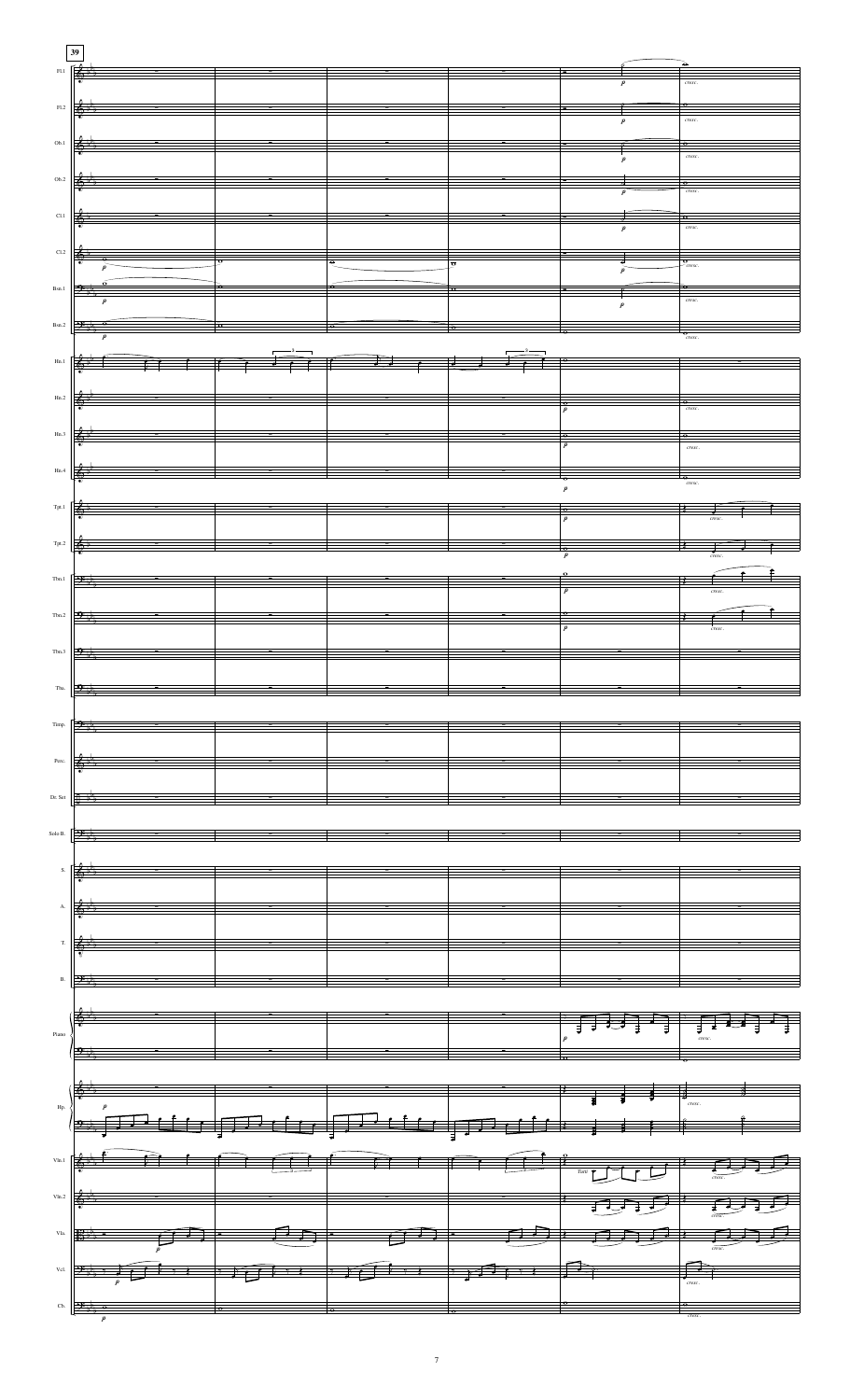|         |                                                                                                                                                                                                                                                                                                                       |                          |                          |                                                                                 | $\begin{array}{ c c c c c c c c c } \hline \multicolumn{3}{ c }{\multicolumn{3}{c }{\multicolumn{3}{c }{\multicolumn{3}{c}{\multicolumn{3}{c}{\multicolumn{3}{c}{\multicolumn{3}{c}{\multicolumn{3}{c}{\multicolumn{3}{c}{\multicolumn{3}{c}{\multicolumn{3}{c}{\multicolumn{3}{c}{\multicolumn{3}{c}{\multicolumn{3}{c}{\multicolumn{3}{c}{\multicolumn{3}{c}{\multicolumn{3}{c}{\multicolumn{3}{c}{\multicolumn{3}{c}{\multicolumn{3}{c}{\multicolumn{3}{c$ |                                                                                                                                                                                                                                                                                                                     |                                                                                                                          |  |
|---------|-----------------------------------------------------------------------------------------------------------------------------------------------------------------------------------------------------------------------------------------------------------------------------------------------------------------------|--------------------------|--------------------------|---------------------------------------------------------------------------------|---------------------------------------------------------------------------------------------------------------------------------------------------------------------------------------------------------------------------------------------------------------------------------------------------------------------------------------------------------------------------------------------------------------------------------------------------------------|---------------------------------------------------------------------------------------------------------------------------------------------------------------------------------------------------------------------------------------------------------------------------------------------------------------------|--------------------------------------------------------------------------------------------------------------------------|--|
|         |                                                                                                                                                                                                                                                                                                                       |                          |                          |                                                                                 |                                                                                                                                                                                                                                                                                                                                                                                                                                                               |                                                                                                                                                                                                                                                                                                                     |                                                                                                                          |  |
|         | $F1.2$ $\left($ $\frac{1}{2}$ $\frac{1}{2}$ $\frac{1}{2}$ $\frac{1}{2}$ $\frac{1}{2}$ $\frac{1}{2}$ $\frac{1}{2}$ $\frac{1}{2}$ $\frac{1}{2}$ $\frac{1}{2}$ $\frac{1}{2}$ $\frac{1}{2}$ $\frac{1}{2}$ $\frac{1}{2}$ $\frac{1}{2}$ $\frac{1}{2}$ $\frac{1}{2}$ $\frac{1}{2}$ $\frac{1}{2}$ $\frac{1}{2}$ $\frac{1}{2}$ |                          |                          |                                                                                 |                                                                                                                                                                                                                                                                                                                                                                                                                                                               |                                                                                                                                                                                                                                                                                                                     |                                                                                                                          |  |
|         | $^{Ob.1}$ $\frac{2}{9}$                                                                                                                                                                                                                                                                                               |                          |                          | <u> -</u>                                                                       |                                                                                                                                                                                                                                                                                                                                                                                                                                                               |                                                                                                                                                                                                                                                                                                                     |                                                                                                                          |  |
|         |                                                                                                                                                                                                                                                                                                                       |                          |                          |                                                                                 |                                                                                                                                                                                                                                                                                                                                                                                                                                                               |                                                                                                                                                                                                                                                                                                                     |                                                                                                                          |  |
|         | $0b.2$ $\left( \frac{b}{2} \right)$                                                                                                                                                                                                                                                                                   |                          | $\overline{\phantom{a}}$ |                                                                                 |                                                                                                                                                                                                                                                                                                                                                                                                                                                               | $\frac{1}{2}$ $\frac{1}{2}$ $\frac{1}{2}$ $\frac{1}{2}$ $\frac{1}{2}$ $\frac{1}{2}$ $\frac{1}{2}$ $\frac{1}{2}$ $\frac{1}{2}$ $\frac{1}{2}$ $\frac{1}{2}$ $\frac{1}{2}$ $\frac{1}{2}$ $\frac{1}{2}$ $\frac{1}{2}$ $\frac{1}{2}$ $\frac{1}{2}$ $\frac{1}{2}$ $\frac{1}{2}$ $\frac{1}{2}$ $\frac{1}{2}$ $\frac{1}{2}$ |                                                                                                                          |  |
|         | $\frac{c_{11}}{2}$ $\frac{1}{2}$                                                                                                                                                                                                                                                                                      |                          |                          | $\left  \cdot \right $                                                          |                                                                                                                                                                                                                                                                                                                                                                                                                                                               |                                                                                                                                                                                                                                                                                                                     |                                                                                                                          |  |
|         | $\frac{C1.2}{6}$                                                                                                                                                                                                                                                                                                      |                          |                          |                                                                                 |                                                                                                                                                                                                                                                                                                                                                                                                                                                               |                                                                                                                                                                                                                                                                                                                     |                                                                                                                          |  |
|         |                                                                                                                                                                                                                                                                                                                       |                          |                          |                                                                                 |                                                                                                                                                                                                                                                                                                                                                                                                                                                               |                                                                                                                                                                                                                                                                                                                     |                                                                                                                          |  |
|         | Bsn.1 $\left  \frac{\partial \mathbf{F}}{\partial p} \right _p =$                                                                                                                                                                                                                                                     |                          |                          |                                                                                 |                                                                                                                                                                                                                                                                                                                                                                                                                                                               |                                                                                                                                                                                                                                                                                                                     |                                                                                                                          |  |
|         | $Bsn.2$ $\frac{9}{b}$                                                                                                                                                                                                                                                                                                 |                          |                          |                                                                                 |                                                                                                                                                                                                                                                                                                                                                                                                                                                               |                                                                                                                                                                                                                                                                                                                     |                                                                                                                          |  |
|         |                                                                                                                                                                                                                                                                                                                       |                          |                          |                                                                                 |                                                                                                                                                                                                                                                                                                                                                                                                                                                               |                                                                                                                                                                                                                                                                                                                     |                                                                                                                          |  |
|         | $\frac{Hn.1}{\Phi}$                                                                                                                                                                                                                                                                                                   |                          |                          |                                                                                 | $\frac{1}{\sqrt{2}}$                                                                                                                                                                                                                                                                                                                                                                                                                                          |                                                                                                                                                                                                                                                                                                                     |                                                                                                                          |  |
|         | $Hn.2$ $6F$                                                                                                                                                                                                                                                                                                           |                          |                          | $\overline{\mathbf{c}}$                                                         | $\frac{1}{2}$ $\frac{1}{2}$ $\frac{1}{2}$ $\frac{1}{2}$ $\frac{1}{2}$ $\frac{1}{2}$ $\frac{1}{2}$ $\frac{1}{2}$ $\frac{1}{2}$ $\frac{1}{2}$ $\frac{1}{2}$ $\frac{1}{2}$ $\frac{1}{2}$ $\frac{1}{2}$ $\frac{1}{2}$ $\frac{1}{2}$ $\frac{1}{2}$ $\frac{1}{2}$ $\frac{1}{2}$ $\frac{1}{2}$ $\frac{1}{2}$ $\frac{1}{2}$                                                                                                                                           |                                                                                                                                                                                                                                                                                                                     |                                                                                                                          |  |
|         | $\frac{\text{Hn.3}}{100}$                                                                                                                                                                                                                                                                                             |                          | $\bullet$                |                                                                                 |                                                                                                                                                                                                                                                                                                                                                                                                                                                               |                                                                                                                                                                                                                                                                                                                     | $\overline{\mathbf{o}}$                                                                                                  |  |
|         |                                                                                                                                                                                                                                                                                                                       |                          |                          |                                                                                 |                                                                                                                                                                                                                                                                                                                                                                                                                                                               |                                                                                                                                                                                                                                                                                                                     |                                                                                                                          |  |
|         |                                                                                                                                                                                                                                                                                                                       |                          |                          |                                                                                 |                                                                                                                                                                                                                                                                                                                                                                                                                                                               |                                                                                                                                                                                                                                                                                                                     |                                                                                                                          |  |
|         | $Tpt.1$ $\phi$ $\frac{1}{2}$                                                                                                                                                                                                                                                                                          | $\overline{\phantom{a}}$ |                          |                                                                                 | $\frac{1}{2}$ $\frac{1}{2}$ $\frac{1}{2}$ $\frac{1}{2}$ $\frac{1}{2}$ $\frac{1}{2}$ $\frac{1}{2}$ $\frac{1}{2}$ $\frac{1}{2}$ $\frac{1}{2}$ $\frac{1}{2}$ $\frac{1}{2}$ $\frac{1}{2}$ $\frac{1}{2}$ $\frac{1}{2}$ $\frac{1}{2}$ $\frac{1}{2}$ $\frac{1}{2}$ $\frac{1}{2}$ $\frac{1}{2}$ $\frac{1}{2}$ $\frac{1}{2}$                                                                                                                                           |                                                                                                                                                                                                                                                                                                                     |                                                                                                                          |  |
|         |                                                                                                                                                                                                                                                                                                                       |                          |                          |                                                                                 |                                                                                                                                                                                                                                                                                                                                                                                                                                                               |                                                                                                                                                                                                                                                                                                                     |                                                                                                                          |  |
|         | $Tpt.2$ $\phi$ $\overline{\bullet}$                                                                                                                                                                                                                                                                                   |                          |                          |                                                                                 | $\frac{1}{2}$ $\frac{1}{2}$ $\frac{1}{2}$ $\frac{1}{2}$ $\frac{1}{2}$ $\frac{1}{2}$ $\frac{1}{2}$ $\frac{1}{2}$ $\frac{1}{2}$ $\frac{1}{2}$ $\frac{1}{2}$ $\frac{1}{2}$ $\frac{1}{2}$ $\frac{1}{2}$ $\frac{1}{2}$ $\frac{1}{2}$ $\frac{1}{2}$ $\frac{1}{2}$ $\frac{1}{2}$ $\frac{1}{2}$ $\frac{1}{2}$ $\frac{1}{2}$                                                                                                                                           |                                                                                                                                                                                                                                                                                                                     |                                                                                                                          |  |
|         | $T_{\text{bn.1}}$ $\left(\frac{1}{2} + \frac{1}{2}\right)$                                                                                                                                                                                                                                                            |                          |                          |                                                                                 |                                                                                                                                                                                                                                                                                                                                                                                                                                                               |                                                                                                                                                                                                                                                                                                                     |                                                                                                                          |  |
| Tbn.2   | $\mathcal{P}$                                                                                                                                                                                                                                                                                                         |                          |                          |                                                                                 |                                                                                                                                                                                                                                                                                                                                                                                                                                                               |                                                                                                                                                                                                                                                                                                                     |                                                                                                                          |  |
|         |                                                                                                                                                                                                                                                                                                                       |                          |                          |                                                                                 |                                                                                                                                                                                                                                                                                                                                                                                                                                                               |                                                                                                                                                                                                                                                                                                                     |                                                                                                                          |  |
| Tbn.3   | $\mathcal{P} \models$ ,                                                                                                                                                                                                                                                                                               |                          |                          | $\overline{\phantom{a}}$<br>m f                                                 |                                                                                                                                                                                                                                                                                                                                                                                                                                                               | 또                                                                                                                                                                                                                                                                                                                   |                                                                                                                          |  |
|         |                                                                                                                                                                                                                                                                                                                       |                          |                          |                                                                                 |                                                                                                                                                                                                                                                                                                                                                                                                                                                               |                                                                                                                                                                                                                                                                                                                     |                                                                                                                          |  |
|         |                                                                                                                                                                                                                                                                                                                       |                          |                          |                                                                                 |                                                                                                                                                                                                                                                                                                                                                                                                                                                               |                                                                                                                                                                                                                                                                                                                     |                                                                                                                          |  |
|         |                                                                                                                                                                                                                                                                                                                       |                          |                          |                                                                                 |                                                                                                                                                                                                                                                                                                                                                                                                                                                               |                                                                                                                                                                                                                                                                                                                     |                                                                                                                          |  |
|         |                                                                                                                                                                                                                                                                                                                       |                          |                          |                                                                                 |                                                                                                                                                                                                                                                                                                                                                                                                                                                               |                                                                                                                                                                                                                                                                                                                     |                                                                                                                          |  |
|         |                                                                                                                                                                                                                                                                                                                       |                          |                          |                                                                                 |                                                                                                                                                                                                                                                                                                                                                                                                                                                               |                                                                                                                                                                                                                                                                                                                     |                                                                                                                          |  |
| Dr. Set |                                                                                                                                                                                                                                                                                                                       |                          |                          |                                                                                 |                                                                                                                                                                                                                                                                                                                                                                                                                                                               |                                                                                                                                                                                                                                                                                                                     |                                                                                                                          |  |
|         |                                                                                                                                                                                                                                                                                                                       |                          |                          |                                                                                 |                                                                                                                                                                                                                                                                                                                                                                                                                                                               |                                                                                                                                                                                                                                                                                                                     |                                                                                                                          |  |
| Solo B. |                                                                                                                                                                                                                                                                                                                       |                          |                          |                                                                                 |                                                                                                                                                                                                                                                                                                                                                                                                                                                               |                                                                                                                                                                                                                                                                                                                     |                                                                                                                          |  |
|         |                                                                                                                                                                                                                                                                                                                       |                          |                          |                                                                                 |                                                                                                                                                                                                                                                                                                                                                                                                                                                               |                                                                                                                                                                                                                                                                                                                     |                                                                                                                          |  |
|         |                                                                                                                                                                                                                                                                                                                       |                          |                          |                                                                                 |                                                                                                                                                                                                                                                                                                                                                                                                                                                               |                                                                                                                                                                                                                                                                                                                     |                                                                                                                          |  |
|         |                                                                                                                                                                                                                                                                                                                       |                          |                          |                                                                                 |                                                                                                                                                                                                                                                                                                                                                                                                                                                               |                                                                                                                                                                                                                                                                                                                     |                                                                                                                          |  |
|         |                                                                                                                                                                                                                                                                                                                       |                          |                          |                                                                                 |                                                                                                                                                                                                                                                                                                                                                                                                                                                               |                                                                                                                                                                                                                                                                                                                     |                                                                                                                          |  |
|         |                                                                                                                                                                                                                                                                                                                       |                          |                          |                                                                                 |                                                                                                                                                                                                                                                                                                                                                                                                                                                               |                                                                                                                                                                                                                                                                                                                     |                                                                                                                          |  |
|         |                                                                                                                                                                                                                                                                                                                       |                          |                          |                                                                                 |                                                                                                                                                                                                                                                                                                                                                                                                                                                               |                                                                                                                                                                                                                                                                                                                     |                                                                                                                          |  |
|         |                                                                                                                                                                                                                                                                                                                       |                          |                          |                                                                                 | أَ أَنْفُلْ فَلَا يَا أَنَّى لَا وَجَانَ لَمْ أَنَّى لَا أَجَلَتْنَا إِنَّا لَا أَيُّوا لَهُ لَهُ يَ                                                                                                                                                                                                                                                                                                                                                          |                                                                                                                                                                                                                                                                                                                     | $\frac{1}{\frac{1}{\sqrt{2}}\frac{1}{\sqrt{2}}\frac{1}{\sqrt{2}}\frac{1}{\sqrt{2}}\frac{1}{\sqrt{2}}\frac{1}{\sqrt{2}}}$ |  |
|         |                                                                                                                                                                                                                                                                                                                       |                          |                          |                                                                                 |                                                                                                                                                                                                                                                                                                                                                                                                                                                               |                                                                                                                                                                                                                                                                                                                     |                                                                                                                          |  |
|         |                                                                                                                                                                                                                                                                                                                       |                          |                          |                                                                                 |                                                                                                                                                                                                                                                                                                                                                                                                                                                               |                                                                                                                                                                                                                                                                                                                     |                                                                                                                          |  |
|         |                                                                                                                                                                                                                                                                                                                       |                          |                          | $\begin{array}{c ccccc} \ast & \ast & \ast & \ast & \ast \\ \hline \end{array}$ | $\frac{\frac{1}{2} \frac{1}{2} \frac{1}{2} \frac{1}{2} \frac{1}{2} \frac{1}{2} \frac{1}{2} \frac{1}{2} \frac{1}{2} \frac{1}{2} \frac{1}{2} \frac{1}{2} \frac{1}{2} \frac{1}{2} \frac{1}{2} \frac{1}{2} \frac{1}{2} \frac{1}{2} \frac{1}{2} \frac{1}{2} \frac{1}{2} \frac{1}{2} \frac{1}{2} \frac{1}{2} \frac{1}{2} \frac{1}{2} \frac{1}{2} \frac{1}{2} \frac{1}{2} \frac{1}{2} \frac{1}{2} \$                                                                 |                                                                                                                                                                                                                                                                                                                     |                                                                                                                          |  |
|         | $2 + 3$                                                                                                                                                                                                                                                                                                               |                          |                          |                                                                                 |                                                                                                                                                                                                                                                                                                                                                                                                                                                               |                                                                                                                                                                                                                                                                                                                     |                                                                                                                          |  |
|         | $V\ln 1$ $\left[\begin{array}{ccc} \bullet & \bullet & \bullet \\ \bullet & \bullet & \bullet \end{array}\right]$                                                                                                                                                                                                     |                          |                          |                                                                                 |                                                                                                                                                                                                                                                                                                                                                                                                                                                               |                                                                                                                                                                                                                                                                                                                     |                                                                                                                          |  |
|         |                                                                                                                                                                                                                                                                                                                       |                          |                          |                                                                                 |                                                                                                                                                                                                                                                                                                                                                                                                                                                               |                                                                                                                                                                                                                                                                                                                     |                                                                                                                          |  |
|         |                                                                                                                                                                                                                                                                                                                       |                          |                          |                                                                                 | المستمسا كالكاس الكارين والكرامي الكرامية، الترامية المشاركة                                                                                                                                                                                                                                                                                                                                                                                                  |                                                                                                                                                                                                                                                                                                                     |                                                                                                                          |  |
|         |                                                                                                                                                                                                                                                                                                                       |                          |                          |                                                                                 | " BA ODI OUT ICH CHA                                                                                                                                                                                                                                                                                                                                                                                                                                          |                                                                                                                                                                                                                                                                                                                     |                                                                                                                          |  |
|         | $\mathcal{P}_{\mathcal{P}_1}$ , $\mathcal{P}_{\mathcal{P}_2}$                                                                                                                                                                                                                                                         |                          |                          |                                                                                 | $\left  \bigcap_{i=1}^n A_i \right  = \left  \bigcap_{i=1}^n A_i \right  = \left  \bigcap_{i=1}^n A_i \right  = \left  \bigcap_{i=1}^n A_i \right  = \left  \bigcap_{i=1}^n A_i \right  = \left  \bigcap_{i=1}^n A_i \right  = \left  \bigcap_{i=1}^n A_i \right  = \left  \bigcap_{i=1}^n A_i \right  = \left  \bigcap_{i=1}^n A_i \right  = \left  \bigcap_{i=1}^n A_i \right  = \left  \bigcap_{i=1}^n A_i \right  = \left  \bigcap_{i=1}$                 |                                                                                                                                                                                                                                                                                                                     |                                                                                                                          |  |
|         | $\circ$ $\frac{1}{2}$ $\frac{1}{2}$ $\frac{1}{2}$                                                                                                                                                                                                                                                                     |                          |                          |                                                                                 | $\frac{1}{2}$                                                                                                                                                                                                                                                                                                                                                                                                                                                 | $\frac{1}{2}$                                                                                                                                                                                                                                                                                                       | $\sqrt{2}$ $\sqrt{2}$ $\sqrt{2}$ $\sqrt{2}$                                                                              |  |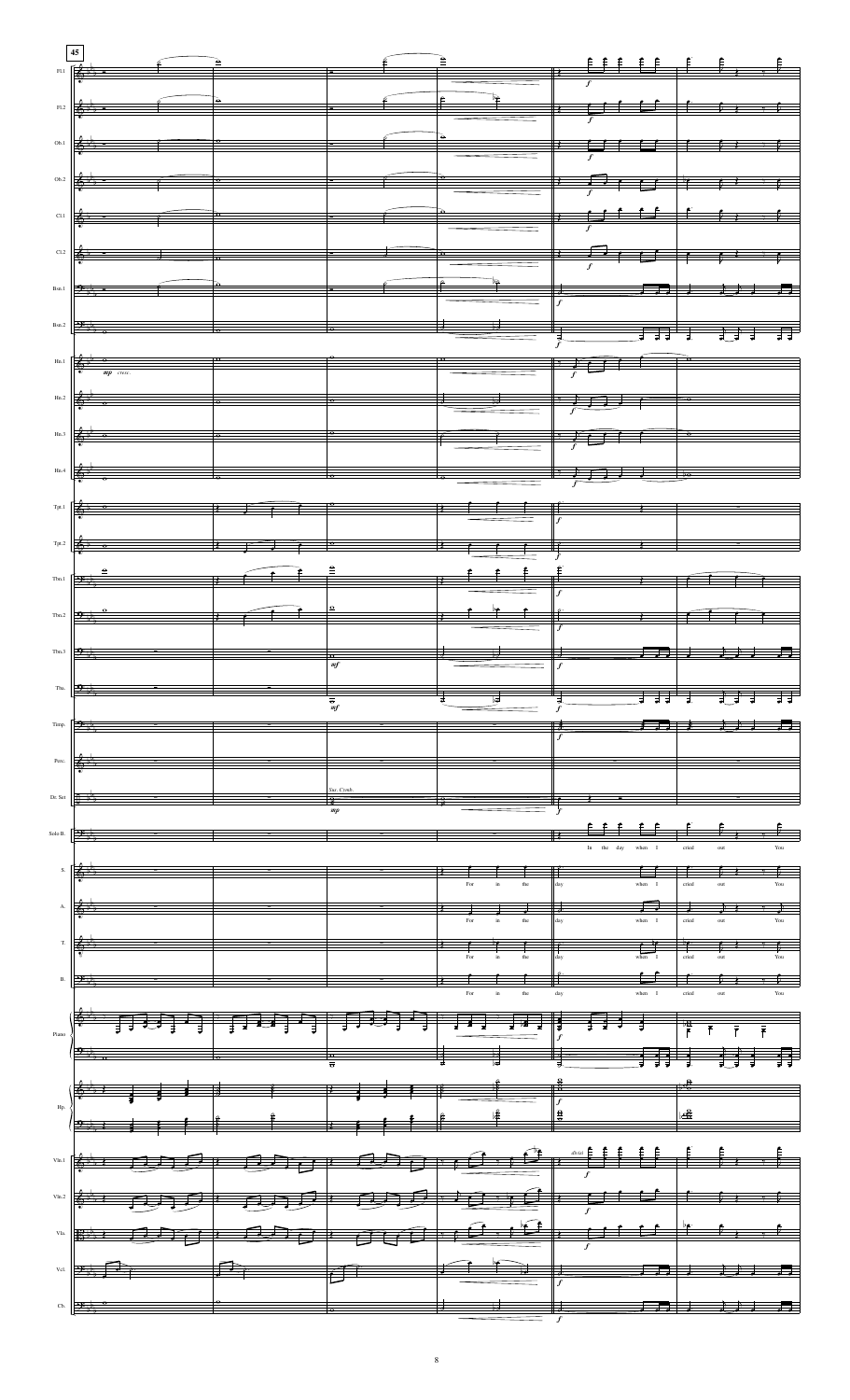| $F1.1$ $8V$       |                                                                                                                                                                                                                                                                                                                                                                                                                                  |                                                                                                                                                                                                                                                                                                                                                           |  |  |  |                                  |  |     |                                                           |  |                                                               |                                                                                                                                                                                                                                                                                                                                                                                                                                                                                 |                                           |
|-------------------|----------------------------------------------------------------------------------------------------------------------------------------------------------------------------------------------------------------------------------------------------------------------------------------------------------------------------------------------------------------------------------------------------------------------------------|-----------------------------------------------------------------------------------------------------------------------------------------------------------------------------------------------------------------------------------------------------------------------------------------------------------------------------------------------------------|--|--|--|----------------------------------|--|-----|-----------------------------------------------------------|--|---------------------------------------------------------------|---------------------------------------------------------------------------------------------------------------------------------------------------------------------------------------------------------------------------------------------------------------------------------------------------------------------------------------------------------------------------------------------------------------------------------------------------------------------------------|-------------------------------------------|
|                   | $F1.2$ $6F1$                                                                                                                                                                                                                                                                                                                                                                                                                     |                                                                                                                                                                                                                                                                                                                                                           |  |  |  |                                  |  |     |                                                           |  |                                                               | $\frac{\left\  \left( \frac{1}{2} \right) \right\  \left\  \left( \frac{1}{2} \right) \right\ }{\left\  \left( \frac{1}{2} \right) \right\ } \left\  \left( \frac{1}{2} \right) \right\  \left\  \left( \frac{1}{2} \right) \right\  \left\  \left( \frac{1}{2} \right) \right\  \left\  \left( \frac{1}{2} \right) \right\  \left\  \left( \frac{1}{2} \right) \right\  \left\  \left( \frac{1}{2} \right) \right\  \left\  \left( \frac{1}{2} \right) \right\  \left\  \left$ |                                           |
|                   |                                                                                                                                                                                                                                                                                                                                                                                                                                  |                                                                                                                                                                                                                                                                                                                                                           |  |  |  |                                  |  |     |                                                           |  |                                                               |                                                                                                                                                                                                                                                                                                                                                                                                                                                                                 |                                           |
|                   | $O(b.1)$ $\left[\begin{array}{ccc} 1 & b & c \\ 0 & b & c \end{array}\right]$                                                                                                                                                                                                                                                                                                                                                    |                                                                                                                                                                                                                                                                                                                                                           |  |  |  |                                  |  |     |                                                           |  |                                                               | <u>e Jiharan (andro e strongen e produkt</u>                                                                                                                                                                                                                                                                                                                                                                                                                                    |                                           |
|                   | $\frac{1}{2}$ $\frac{1}{2}$ $\frac{1}{2}$ $\frac{1}{2}$ $\frac{1}{2}$ $\frac{1}{2}$ $\frac{1}{2}$ $\frac{1}{2}$ $\frac{1}{2}$ $\frac{1}{2}$ $\frac{1}{2}$ $\frac{1}{2}$ $\frac{1}{2}$ $\frac{1}{2}$ $\frac{1}{2}$ $\frac{1}{2}$ $\frac{1}{2}$ $\frac{1}{2}$ $\frac{1}{2}$ $\frac{1}{2}$ $\frac{1}{2}$ $\frac{1}{2}$                                                                                                              |                                                                                                                                                                                                                                                                                                                                                           |  |  |  |                                  |  |     |                                                           |  |                                                               | $\longrightarrow$ $\overline{\cdots}$                                                                                                                                                                                                                                                                                                                                                                                                                                           |                                           |
|                   |                                                                                                                                                                                                                                                                                                                                                                                                                                  |                                                                                                                                                                                                                                                                                                                                                           |  |  |  |                                  |  |     |                                                           |  |                                                               |                                                                                                                                                                                                                                                                                                                                                                                                                                                                                 |                                           |
|                   |                                                                                                                                                                                                                                                                                                                                                                                                                                  |                                                                                                                                                                                                                                                                                                                                                           |  |  |  |                                  |  |     |                                                           |  |                                                               | $\frac{1}{2} \left\  \frac{1}{2} \left( \frac{1}{2} \right)^{\frac{1}{2}} + \frac{1}{2} \left( \frac{1}{2} \right)^{\frac{1}{2}} + \frac{1}{2} \left( \frac{1}{2} \right)^{\frac{1}{2}} + \frac{1}{2} \left( \frac{1}{2} \right)^{\frac{1}{2}} + \frac{1}{2} \left( \frac{1}{2} \right)^{\frac{1}{2}} + \frac{1}{2} \left( \frac{1}{2} \right)^{\frac{1}{2}} + \frac{1}{2} \left( \frac{1}{2} \right)^{\frac{1}{2}} + \frac{1}{2} \left( \frac{$                                |                                           |
|                   |                                                                                                                                                                                                                                                                                                                                                                                                                                  |                                                                                                                                                                                                                                                                                                                                                           |  |  |  |                                  |  |     |                                                           |  |                                                               | ▓░▏▏ <mark>▓▓▖▟░▁▁▁▁▁▂▛▛</mark> ▋▗▏▁▕▛▁▞▏▗▏▁▕▛▌▎░▁▁▁▁ <i>▛▜</i> ▋▏▟▕▁▞▖▟▕▊▏░▁▁▁▁▁▛▔▛▌▗▏▁▕▁▞▏▗▏▁▕▛▌ <mark>░</mark> ▓▓                                                                                                                                                                                                                                                                                                                                                            |                                           |
|                   |                                                                                                                                                                                                                                                                                                                                                                                                                                  |                                                                                                                                                                                                                                                                                                                                                           |  |  |  |                                  |  |     |                                                           |  |                                                               |                                                                                                                                                                                                                                                                                                                                                                                                                                                                                 |                                           |
|                   | $\mathbb{R}^{n}$                                                                                                                                                                                                                                                                                                                                                                                                                 |                                                                                                                                                                                                                                                                                                                                                           |  |  |  |                                  |  |     |                                                           |  |                                                               | $\frac{1}{2}$                                                                                                                                                                                                                                                                                                                                                                                                                                                                   |                                           |
|                   | $\frac{1}{2}$ $\frac{1}{2}$ $\frac{1}{2}$ $\frac{1}{2}$ $\frac{1}{2}$ $\frac{1}{2}$ $\frac{1}{2}$ $\frac{1}{2}$ $\frac{1}{2}$ $\frac{1}{2}$ $\frac{1}{2}$ $\frac{1}{2}$ $\frac{1}{2}$ $\frac{1}{2}$ $\frac{1}{2}$ $\frac{1}{2}$ $\frac{1}{2}$ $\frac{1}{2}$ $\frac{1}{2}$ $\frac{1}{2}$ $\frac{1}{2}$ $\frac{1}{2}$                                                                                                              |                                                                                                                                                                                                                                                                                                                                                           |  |  |  |                                  |  |     |                                                           |  |                                                               |                                                                                                                                                                                                                                                                                                                                                                                                                                                                                 | بتشار                                     |
|                   | $\mathbb{E} \left[ \left\{ \frac{1}{2}, \frac{1}{2}, \frac{1}{2}, \frac{1}{2}, \frac{1}{2}, \ldots, \frac{1}{2}, \frac{1}{2}, \frac{1}{2}, \ldots, \frac{1}{2}, \frac{1}{2}, \frac{1}{2}, \ldots, \frac{1}{2}, \frac{1}{2}, \frac{1}{2}, \ldots, \frac{1}{2}, \frac{1}{2}, \frac{1}{2}, \ldots, \frac{1}{2}, \frac{1}{2}, \frac{1}{2}, \ldots, \frac{1}{2}, \frac{1}{2}, \ldots, \frac{1}{2}, \frac{1}{2}, \ldots, \frac{1}{2},$ |                                                                                                                                                                                                                                                                                                                                                           |  |  |  |                                  |  |     |                                                           |  |                                                               |                                                                                                                                                                                                                                                                                                                                                                                                                                                                                 | $\mathbb{H}^{\mathcal{U}_1\mathcal{U}_2}$ |
|                   |                                                                                                                                                                                                                                                                                                                                                                                                                                  |                                                                                                                                                                                                                                                                                                                                                           |  |  |  |                                  |  |     |                                                           |  |                                                               |                                                                                                                                                                                                                                                                                                                                                                                                                                                                                 | $\mathbb{R}^{d_{1}d_{2}}$                 |
|                   |                                                                                                                                                                                                                                                                                                                                                                                                                                  |                                                                                                                                                                                                                                                                                                                                                           |  |  |  |                                  |  |     |                                                           |  |                                                               |                                                                                                                                                                                                                                                                                                                                                                                                                                                                                 |                                           |
|                   | $T_{\rm pt,1}$ $\left[\frac{Q_{\rm b}}{Q_{\rm b}}\right]$ . The contract of $\frac{1}{\sqrt{Q_{\rm b}}}$ . The contract of $\frac{1}{\sqrt{Q_{\rm b}}}$ is the contract of $\frac{1}{\sqrt{Q_{\rm b}}}$ . The contract of $\frac{1}{\sqrt{Q_{\rm b}}}$ is the contract of $\frac{1}{\sqrt{Q_{\rm b}}}$ is the co                                                                                                                 |                                                                                                                                                                                                                                                                                                                                                           |  |  |  |                                  |  |     |                                                           |  | $\mathbf{R}$ . The set of $\mathbf{R}$                        | $\mathbf{I} = \mathbf{I}$                                                                                                                                                                                                                                                                                                                                                                                                                                                       |                                           |
| Tpt.2             |                                                                                                                                                                                                                                                                                                                                                                                                                                  | $\bullet$ and $\bullet$ and $\bullet$ and $\bullet$ and $\bullet$ and $\bullet$ and $\bullet$ and $\bullet$ and $\bullet$ and $\bullet$ and $\bullet$ and $\bullet$ and $\bullet$ and $\bullet$ and $\bullet$ and $\bullet$ and $\bullet$ and $\bullet$ and $\bullet$ and $\bullet$ and $\bullet$ and $\bullet$ and $\bullet$ and $\bullet$ and $\bullet$ |  |  |  |                                  |  |     |                                                           |  |                                                               | <del>▁▁▁▁▁▁▁▏▁▁▁▁▁▁▁</del> ▁▁▁▖▁▖▁▏▏▏▏▏▏▏▏▏▏                                                                                                                                                                                                                                                                                                                                                                                                                                    |                                           |
|                   | Tbn.1 $\left[\begin{array}{ccc} \bullet & \bullet \\ \bullet & \bullet \\ \bullet & \bullet \end{array}\right]$                                                                                                                                                                                                                                                                                                                  |                                                                                                                                                                                                                                                                                                                                                           |  |  |  |                                  |  |     |                                                           |  |                                                               | ╶ <u>╶╶<sup>┋</sup>╶┄┄┈</u> ║ <sub>╍╙</sub> ┇╁ <sup>┇</sup>                                                                                                                                                                                                                                                                                                                                                                                                                     |                                           |
| Tbn.2             |                                                                                                                                                                                                                                                                                                                                                                                                                                  |                                                                                                                                                                                                                                                                                                                                                           |  |  |  |                                  |  |     |                                                           |  |                                                               |                                                                                                                                                                                                                                                                                                                                                                                                                                                                                 |                                           |
| Tbn.3             | $9 + .$                                                                                                                                                                                                                                                                                                                                                                                                                          |                                                                                                                                                                                                                                                                                                                                                           |  |  |  | $\overline{\phantom{a}}$         |  | ♪♪≠ |                                                           |  |                                                               |                                                                                                                                                                                                                                                                                                                                                                                                                                                                                 |                                           |
|                   |                                                                                                                                                                                                                                                                                                                                                                                                                                  |                                                                                                                                                                                                                                                                                                                                                           |  |  |  | ▀▀▀▘▞                            |  |     |                                                           |  |                                                               |                                                                                                                                                                                                                                                                                                                                                                                                                                                                                 |                                           |
| Timp              |                                                                                                                                                                                                                                                                                                                                                                                                                                  |                                                                                                                                                                                                                                                                                                                                                           |  |  |  |                                  |  |     |                                                           |  |                                                               |                                                                                                                                                                                                                                                                                                                                                                                                                                                                                 |                                           |
|                   |                                                                                                                                                                                                                                                                                                                                                                                                                                  |                                                                                                                                                                                                                                                                                                                                                           |  |  |  |                                  |  |     |                                                           |  |                                                               |                                                                                                                                                                                                                                                                                                                                                                                                                                                                                 |                                           |
| Dr. Set           |                                                                                                                                                                                                                                                                                                                                                                                                                                  |                                                                                                                                                                                                                                                                                                                                                           |  |  |  |                                  |  |     |                                                           |  |                                                               |                                                                                                                                                                                                                                                                                                                                                                                                                                                                                 |                                           |
|                   | Solo B. $\left[\frac{\mathbf{p}}{\mathbf{p}}, \frac{\mathbf{p}}{\mathbf{p}}\right]$                                                                                                                                                                                                                                                                                                                                              |                                                                                                                                                                                                                                                                                                                                                           |  |  |  |                                  |  |     |                                                           |  |                                                               |                                                                                                                                                                                                                                                                                                                                                                                                                                                                                 |                                           |
|                   |                                                                                                                                                                                                                                                                                                                                                                                                                                  |                                                                                                                                                                                                                                                                                                                                                           |  |  |  |                                  |  |     |                                                           |  |                                                               |                                                                                                                                                                                                                                                                                                                                                                                                                                                                                 |                                           |
|                   |                                                                                                                                                                                                                                                                                                                                                                                                                                  |                                                                                                                                                                                                                                                                                                                                                           |  |  |  |                                  |  |     |                                                           |  |                                                               |                                                                                                                                                                                                                                                                                                                                                                                                                                                                                 |                                           |
|                   |                                                                                                                                                                                                                                                                                                                                                                                                                                  |                                                                                                                                                                                                                                                                                                                                                           |  |  |  | $\frac{1}{\sqrt{1-\frac{1}{2}}}$ |  |     |                                                           |  |                                                               |                                                                                                                                                                                                                                                                                                                                                                                                                                                                                 |                                           |
|                   |                                                                                                                                                                                                                                                                                                                                                                                                                                  |                                                                                                                                                                                                                                                                                                                                                           |  |  |  |                                  |  |     |                                                           |  |                                                               |                                                                                                                                                                                                                                                                                                                                                                                                                                                                                 |                                           |
|                   |                                                                                                                                                                                                                                                                                                                                                                                                                                  |                                                                                                                                                                                                                                                                                                                                                           |  |  |  |                                  |  |     |                                                           |  |                                                               |                                                                                                                                                                                                                                                                                                                                                                                                                                                                                 |                                           |
|                   |                                                                                                                                                                                                                                                                                                                                                                                                                                  |                                                                                                                                                                                                                                                                                                                                                           |  |  |  |                                  |  |     |                                                           |  |                                                               |                                                                                                                                                                                                                                                                                                                                                                                                                                                                                 |                                           |
| Piano             |                                                                                                                                                                                                                                                                                                                                                                                                                                  |                                                                                                                                                                                                                                                                                                                                                           |  |  |  | واوات                            |  |     |                                                           |  |                                                               |                                                                                                                                                                                                                                                                                                                                                                                                                                                                                 |                                           |
|                   |                                                                                                                                                                                                                                                                                                                                                                                                                                  |                                                                                                                                                                                                                                                                                                                                                           |  |  |  |                                  |  |     |                                                           |  |                                                               |                                                                                                                                                                                                                                                                                                                                                                                                                                                                                 |                                           |
|                   |                                                                                                                                                                                                                                                                                                                                                                                                                                  |                                                                                                                                                                                                                                                                                                                                                           |  |  |  |                                  |  |     |                                                           |  |                                                               |                                                                                                                                                                                                                                                                                                                                                                                                                                                                                 |                                           |
| V <sub>ln.1</sub> |                                                                                                                                                                                                                                                                                                                                                                                                                                  |                                                                                                                                                                                                                                                                                                                                                           |  |  |  |                                  |  |     |                                                           |  |                                                               |                                                                                                                                                                                                                                                                                                                                                                                                                                                                                 |                                           |
|                   |                                                                                                                                                                                                                                                                                                                                                                                                                                  |                                                                                                                                                                                                                                                                                                                                                           |  |  |  |                                  |  |     |                                                           |  |                                                               |                                                                                                                                                                                                                                                                                                                                                                                                                                                                                 |                                           |
| $_{\rm Vln.2}$    |                                                                                                                                                                                                                                                                                                                                                                                                                                  |                                                                                                                                                                                                                                                                                                                                                           |  |  |  |                                  |  |     |                                                           |  |                                                               |                                                                                                                                                                                                                                                                                                                                                                                                                                                                                 |                                           |
|                   |                                                                                                                                                                                                                                                                                                                                                                                                                                  |                                                                                                                                                                                                                                                                                                                                                           |  |  |  |                                  |  |     | $\mathbb{P}$ , $\mathbb{P}$ , $\mathbb{P}$ , $\mathbb{P}$ |  | $\overline{\mathcal{X}}$ be a signal $\overline{\mathcal{Y}}$ |                                                                                                                                                                                                                                                                                                                                                                                                                                                                                 |                                           |
|                   |                                                                                                                                                                                                                                                                                                                                                                                                                                  |                                                                                                                                                                                                                                                                                                                                                           |  |  |  |                                  |  |     |                                                           |  |                                                               |                                                                                                                                                                                                                                                                                                                                                                                                                                                                                 |                                           |
|                   |                                                                                                                                                                                                                                                                                                                                                                                                                                  |                                                                                                                                                                                                                                                                                                                                                           |  |  |  |                                  |  |     |                                                           |  |                                                               |                                                                                                                                                                                                                                                                                                                                                                                                                                                                                 |                                           |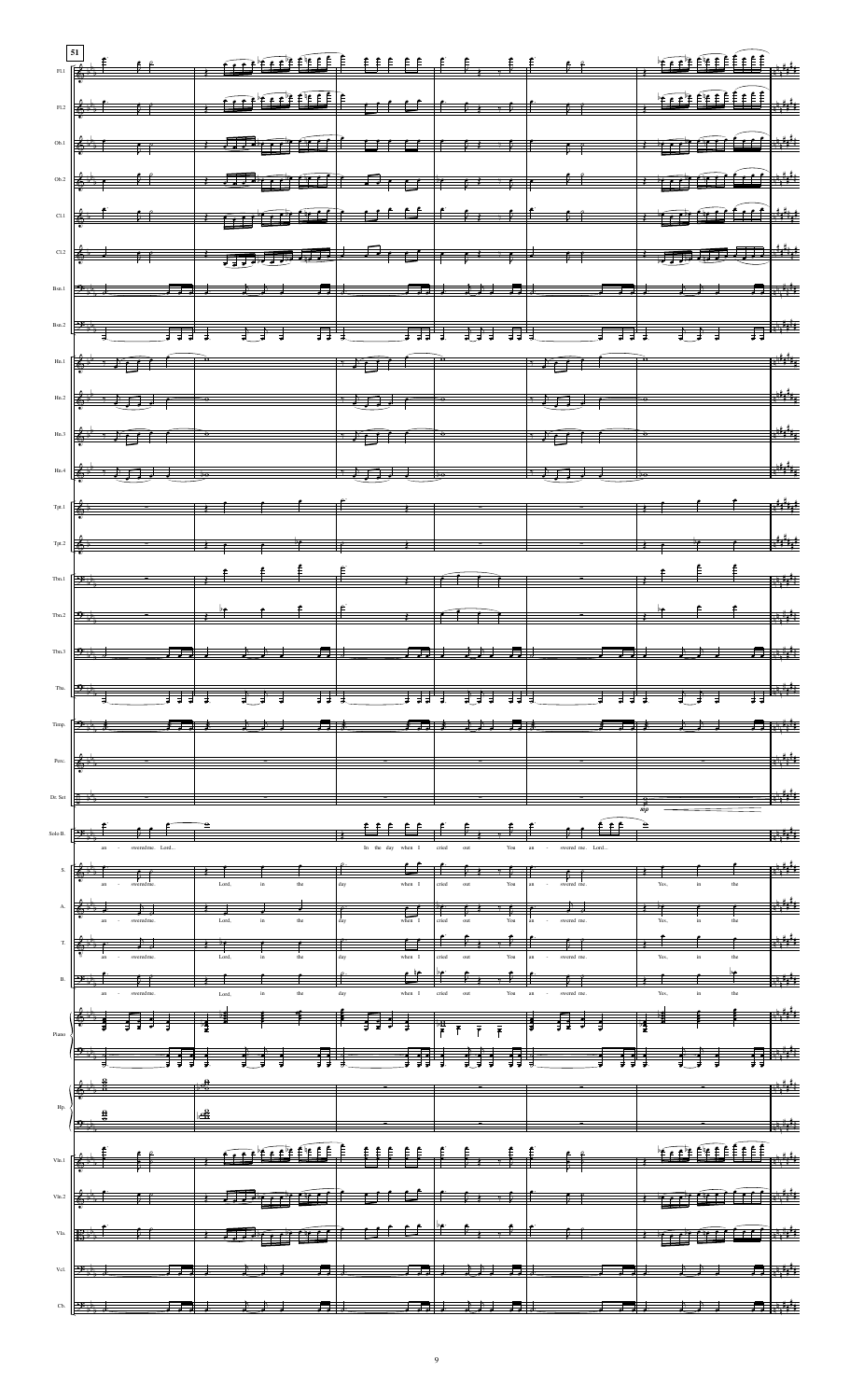|                | $\frac{1}{2}$<br>$F1.2$ $\frac{1}{2}$ $\frac{1}{2}$ $\frac{1}{2}$ $\frac{1}{2}$                                                                                                                                                                                                                                                                                                                                                                                 |                                                                                                                                                                                                                                                                                                                     |                                                                                          |                          |                                            |
|----------------|-----------------------------------------------------------------------------------------------------------------------------------------------------------------------------------------------------------------------------------------------------------------------------------------------------------------------------------------------------------------------------------------------------------------------------------------------------------------|---------------------------------------------------------------------------------------------------------------------------------------------------------------------------------------------------------------------------------------------------------------------------------------------------------------------|------------------------------------------------------------------------------------------|--------------------------|--------------------------------------------|
|                | 06.1 8 11                                                                                                                                                                                                                                                                                                                                                                                                                                                       |                                                                                                                                                                                                                                                                                                                     |                                                                                          |                          |                                            |
|                | <u>redesse e e Dverail ur un s</u>                                                                                                                                                                                                                                                                                                                                                                                                                              |                                                                                                                                                                                                                                                                                                                     |                                                                                          |                          |                                            |
|                | $0 b.2$ $811$<br>$\sqrt{2}$ $\sqrt{2}$ $\sqrt{2}$ $\sqrt{2}$ $\sqrt{2}$ $\sqrt{2}$ $\sqrt{2}$ $\sqrt{2}$ $\sqrt{2}$ $\sqrt{2}$ $\sqrt{2}$ $\sqrt{2}$ $\sqrt{2}$ $\sqrt{2}$ $\sqrt{2}$ $\sqrt{2}$ $\sqrt{2}$ $\sqrt{2}$ $\sqrt{2}$ $\sqrt{2}$ $\sqrt{2}$ $\sqrt{2}$ $\sqrt{2}$ $\sqrt{2}$ $\sqrt{2}$ $\sqrt{2}$ $\sqrt{2}$ $\sqrt{2$                                                                                                                             |                                                                                                                                                                                                                                                                                                                     | $\frac{1}{2}$ $\frac{1}{2}$ $\frac{1}{2}$ $\frac{1}{2}$ $\frac{1}{2}$ $\frac{1}{2}$      |                          | $\mathbf{r}$ , $\mathbf{r}$ , $\mathbf{r}$ |
|                |                                                                                                                                                                                                                                                                                                                                                                                                                                                                 |                                                                                                                                                                                                                                                                                                                     |                                                                                          |                          |                                            |
|                |                                                                                                                                                                                                                                                                                                                                                                                                                                                                 |                                                                                                                                                                                                                                                                                                                     |                                                                                          |                          |                                            |
|                | $Bsn.1$ $2:11$<br>$\overline{\phantom{a}}$ , $\overline{\phantom{a}}$ , $\overline{\phantom{a}}$ , $\overline{\phantom{a}}$ , $\overline{\phantom{a}}$ , $\overline{\phantom{a}}$ , $\overline{\phantom{a}}$ , $\overline{\phantom{a}}$ , $\overline{\phantom{a}}$ , $\overline{\phantom{a}}$ , $\overline{\phantom{a}}$ , $\overline{\phantom{a}}$ , $\overline{\phantom{a}}$ , $\overline{\phantom{a}}$ , $\overline{\phantom{a}}$ , $\overline{\phantom{a}}$ |                                                                                                                                                                                                                                                                                                                     |                                                                                          |                          | ▁▁▁ <i>▞▔▛</i> ▌▏▏▕▁ <u>▓</u> ▁▏▁ <i>▛</i> |
|                | <b>Experiment and the state of the state of the state of the state of the state of the state of the state of the s</b>                                                                                                                                                                                                                                                                                                                                          |                                                                                                                                                                                                                                                                                                                     | 弄事                                                                                       |                          |                                            |
|                | $H_{\text{m-l}}$ $6^{1/4}$ $7$ $7$ $7$                                                                                                                                                                                                                                                                                                                                                                                                                          |                                                                                                                                                                                                                                                                                                                     |                                                                                          |                          |                                            |
|                | $\frac{H_{\text{m},2}}{6}$<br>$\cdot$ ) $\Box$ $\cdot$                                                                                                                                                                                                                                                                                                                                                                                                          |                                                                                                                                                                                                                                                                                                                     |                                                                                          |                          |                                            |
|                | $\overline{z}$                                                                                                                                                                                                                                                                                                                                                                                                                                                  |                                                                                                                                                                                                                                                                                                                     |                                                                                          |                          |                                            |
|                | $\rightarrow$ $\sqrt{1 + 1}$<br>$\frac{H_{\text{B}}}{2}$ $\frac{1}{2}$<br>$\overline{\phantom{a}}$                                                                                                                                                                                                                                                                                                                                                              |                                                                                                                                                                                                                                                                                                                     | $\sqrt{\frac{1}{2}}$                                                                     | $\mathbf{F}$             | $\sqrt{2}$                                 |
|                | $lim_{x \to 0} \frac{1}{x} \frac{1}{x} \frac{1}{x} \frac{1}{x} \frac{1}{x} \frac{1}{x}$                                                                                                                                                                                                                                                                                                                                                                         |                                                                                                                                                                                                                                                                                                                     |                                                                                          |                          |                                            |
|                | $T_{\text{pt.1}}$ $87.1$<br><u> Terminal de la propincia de la propincia de la propincia de la propincia de la propincia de la propincia de l</u>                                                                                                                                                                                                                                                                                                               |                                                                                                                                                                                                                                                                                                                     |                                                                                          |                          |                                            |
|                | $T_{\text{pt,2}}$ $8^{\frac{1}{4}+\frac{7}{4}}$                                                                                                                                                                                                                                                                                                                                                                                                                 |                                                                                                                                                                                                                                                                                                                     |                                                                                          |                          |                                            |
| $_{\rm Tbn.1}$ | <u>Didi</u>                                                                                                                                                                                                                                                                                                                                                                                                                                                     |                                                                                                                                                                                                                                                                                                                     |                                                                                          |                          |                                            |
|                | وابلاي                                                                                                                                                                                                                                                                                                                                                                                                                                                          |                                                                                                                                                                                                                                                                                                                     |                                                                                          |                          |                                            |
|                | $T_{\text{bn.3}}$ $7.44$                                                                                                                                                                                                                                                                                                                                                                                                                                        |                                                                                                                                                                                                                                                                                                                     |                                                                                          |                          |                                            |
|                |                                                                                                                                                                                                                                                                                                                                                                                                                                                                 |                                                                                                                                                                                                                                                                                                                     |                                                                                          |                          |                                            |
|                |                                                                                                                                                                                                                                                                                                                                                                                                                                                                 |                                                                                                                                                                                                                                                                                                                     |                                                                                          |                          | 事                                          |
|                |                                                                                                                                                                                                                                                                                                                                                                                                                                                                 |                                                                                                                                                                                                                                                                                                                     |                                                                                          |                          |                                            |
|                | Perc. $\frac{1}{\sqrt{2}} \frac{\frac{1}{2} \frac{1}{2}}{\frac{1}{2} \frac{1}{2}}$ . Cymbols                                                                                                                                                                                                                                                                                                                                                                    |                                                                                                                                                                                                                                                                                                                     |                                                                                          |                          |                                            |
|                | Dx. Set                                                                                                                                                                                                                                                                                                                                                                                                                                                         |                                                                                                                                                                                                                                                                                                                     |                                                                                          |                          |                                            |
|                | Solo B. $\sqrt{2^2 \frac{1}{4} \frac{1}{4}}$                                                                                                                                                                                                                                                                                                                                                                                                                    |                                                                                                                                                                                                                                                                                                                     | <u>tri is in the set of the second set</u>                                               |                          |                                            |
|                |                                                                                                                                                                                                                                                                                                                                                                                                                                                                 | $\frac{1}{2}$ $\frac{1}{2}$ $\frac{1}{2}$ $\frac{1}{2}$ $\frac{1}{2}$ $\frac{1}{2}$ $\frac{1}{2}$ $\frac{1}{2}$ $\frac{1}{2}$ $\frac{1}{2}$ $\frac{1}{2}$ $\frac{1}{2}$ $\frac{1}{2}$ $\frac{1}{2}$ $\frac{1}{2}$ $\frac{1}{2}$ $\frac{1}{2}$ $\frac{1}{2}$ $\frac{1}{2}$ $\frac{1}{2}$ $\frac{1}{2}$ $\frac{1}{2}$ |                                                                                          |                          |                                            |
|                |                                                                                                                                                                                                                                                                                                                                                                                                                                                                 |                                                                                                                                                                                                                                                                                                                     |                                                                                          |                          |                                            |
|                | $\mathbb{F}$ , $\mathbb{F}$                                                                                                                                                                                                                                                                                                                                                                                                                                     |                                                                                                                                                                                                                                                                                                                     |                                                                                          |                          |                                            |
|                |                                                                                                                                                                                                                                                                                                                                                                                                                                                                 | $\bar{\nu}$ from $\rightarrow$ in                                                                                                                                                                                                                                                                                   |                                                                                          |                          |                                            |
|                |                                                                                                                                                                                                                                                                                                                                                                                                                                                                 |                                                                                                                                                                                                                                                                                                                     |                                                                                          |                          |                                            |
|                | । सुरुष के साथ को साथ करने के साथ करने के साथ करने की साथ करने की साथ करने की साथ करने की साथ करने की साथ करने<br>पुलिस की साथ करने की साथ करने की साथ करने की साथ करने की साथ करने की साथ करने की साथ करने की साथ करने की साथ क                                                                                                                                                                                                                                |                                                                                                                                                                                                                                                                                                                     |                                                                                          |                          |                                            |
|                | $\overline{\phantom{a}}$                                                                                                                                                                                                                                                                                                                                                                                                                                        |                                                                                                                                                                                                                                                                                                                     | $\sqrt{3}$ , $\sqrt{3}$ , $\sqrt{3}$ , $\sqrt{3}$ , $\sqrt{3}$ , $\sqrt{3}$ , $\sqrt{3}$ | $\overline{\phantom{a}}$ | 43                                         |
|                |                                                                                                                                                                                                                                                                                                                                                                                                                                                                 |                                                                                                                                                                                                                                                                                                                     |                                                                                          |                          |                                            |
|                |                                                                                                                                                                                                                                                                                                                                                                                                                                                                 |                                                                                                                                                                                                                                                                                                                     |                                                                                          |                          |                                            |
|                |                                                                                                                                                                                                                                                                                                                                                                                                                                                                 |                                                                                                                                                                                                                                                                                                                     |                                                                                          |                          |                                            |
|                | we also the state of the state of the state of the state of the state of the state of the state of the state of the state of the state of the state of the state of the state of the state of the state of the state of the st                                                                                                                                                                                                                                  |                                                                                                                                                                                                                                                                                                                     |                                                                                          |                          |                                            |
|                |                                                                                                                                                                                                                                                                                                                                                                                                                                                                 |                                                                                                                                                                                                                                                                                                                     |                                                                                          |                          |                                            |
|                |                                                                                                                                                                                                                                                                                                                                                                                                                                                                 |                                                                                                                                                                                                                                                                                                                     |                                                                                          |                          |                                            |
|                |                                                                                                                                                                                                                                                                                                                                                                                                                                                                 |                                                                                                                                                                                                                                                                                                                     |                                                                                          |                          |                                            |
|                | $\mathcal{F}$ , $\mathcal{F}$ , $\mathcal{F}$ , $\mathcal{F}$ , $\mathcal{F}$<br><b>0.</b> 9 种 。                                                                                                                                                                                                                                                                                                                                                                | ナガナ                                                                                                                                                                                                                                                                                                                 | — ) ) <del>) , 7</del> J                                                                 |                          |                                            |